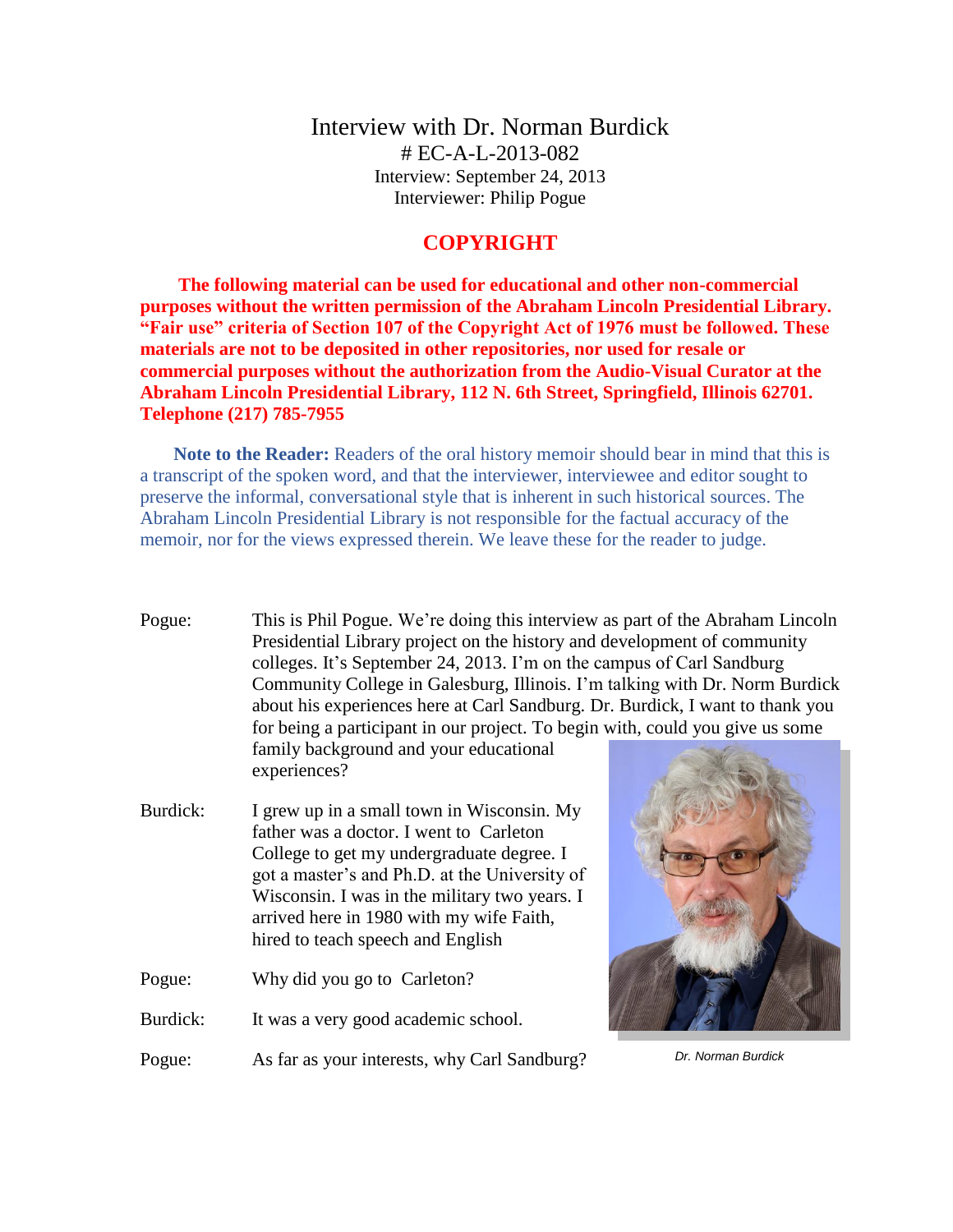- Burdick: Well, this was when all the guys were returning from the [Vietnam] war. There weren't many jobs, and they hired me.
- Pogue: What had you known about community colleges, since you weren't from Illinois?
- Burdick: Absolutely nothing.
- Pogue: What were you expecting then?
- Burdick: It was very easy for me, because I wasn't expecting anything. I loved what I found, and it's all been good since then.
- Pogue: Were you planning to be a teacher when you went to Carleton?
- Burdick: Well, yes, in fact, I got my teaching certification for the public schools and did the student teaching, but my graduation gift was an M-16, and I went into the Army for two years after that.
- Pogue: What were the differences between Carl Sandburg and your student teaching?
- Burdick: I was more authoritative. The kids were very upfront, which I liked. By my kids, I mean anybody between the age of sixteen and eighty. I just enjoyed it. I didn't so much compare them with my public speaking students as with the students at the University of Wisconsin. I found these students to be more upfront, which was fine. They could tell me they didn't want to learn something, and then I'd change their minds or force them to, depending on the circumstances.
- Pogue: So you've been with the college since 1980?
- Burdick: I have.
- Pogue: What positions and duties have you had there?
- Burdick: Oh, let's see. I've been chairman of every committee. No, there are two I haven't. I've been on faculty council. I was, for a brief time when they couldn't get anybody else, coordinator of English college developmental education. I've had a lot of union positions. I've edited a North Central Report, done various things.
- Pogue: What is a North Central Report?
- Burdick: The North Central Association accredits college. Every few years—and it's changed since I've been here—you have to file a report. They send a visitor's team, and they certify that you are still doing what you should be doing. They can impose conditions, do various other things. But for a small college like ours, it's a lot of work to get such a report ready. Recently, they've upped the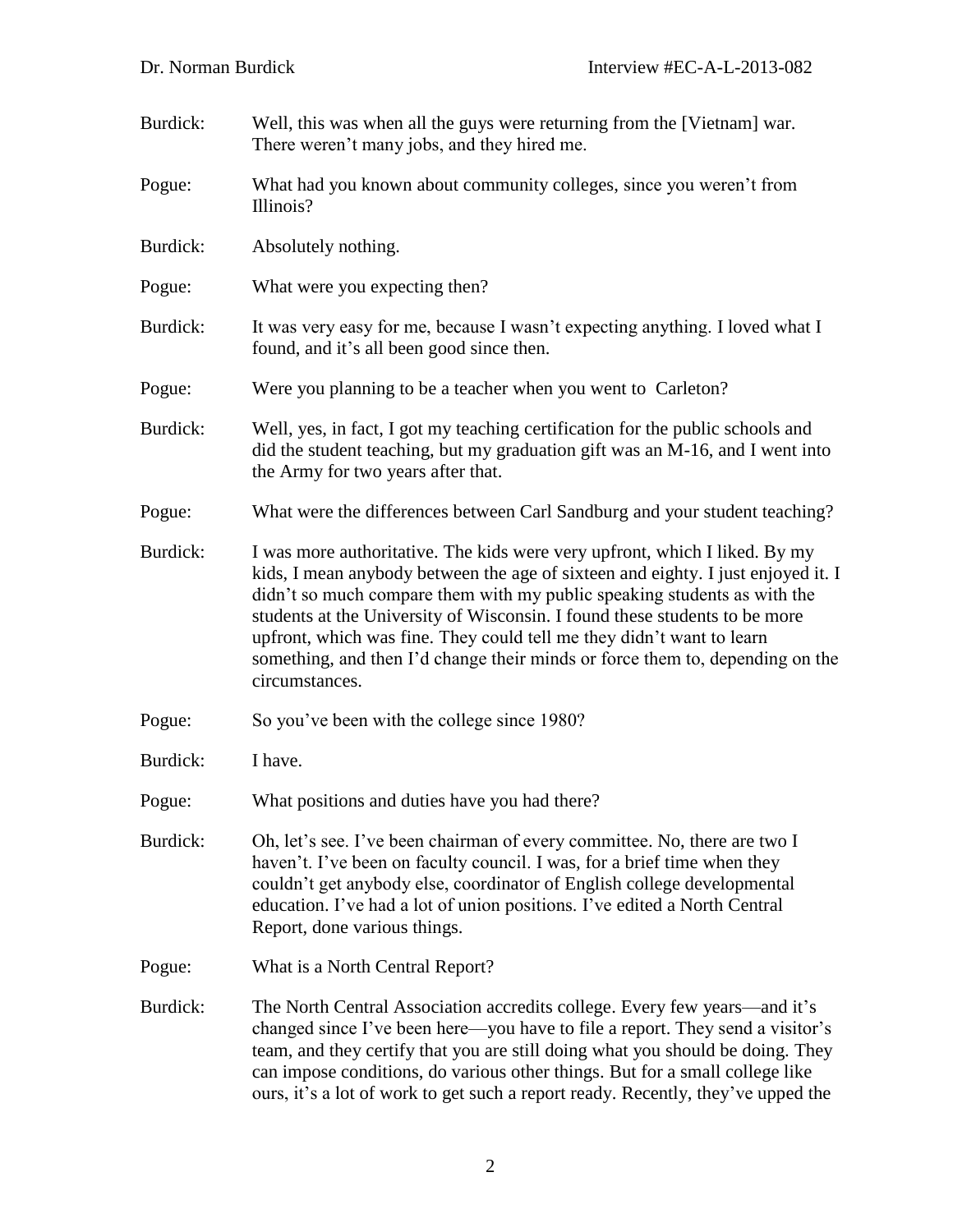number of years that you can get on a single visit to ten years, and we got that last time.

- Pogue: What was the campus like at the time you arrived in Galesburg?
- Burdick: They had the main buildings already. I thought the campus was beautiful. It was already by the lake, and the main buildings were open, so I missed the earliest period in the Butler buildings [pre-engineered buildings] and downtown.
- Pogue: What subjects were you teaching?
- Burdick: English and speech, including composition, British literature, the odd poetry, interpersonal communication, public speaking, and once a group discussion class. Occasionally… I think I did a reading and study skills at one point.
- Pogue: Of all those courses that you listed, which do you enjoy the most?
- Burdick: I enjoy the most British literature. I do the most good in comp [composition] I, which is the toughest course I teach. It's also the one where I make the most difference.
- Pogue: What is comp I?
- Burdick: The basic freshman writing course.
- Pogue: And what happens during the semester that the students have you for that?
- Burdick: (laughs) Well, they write thirteen papers. They write six pages of journal every two weeks. And they generally have a good time. Hopefully they learn what a sentence is, how to write one more or less correctly, and they pick up some critical thinking along the way. They learn to read somewhat better as well, although that I don't have as much time to spend on as the others.
- Pogue: Do you see a great variance in the writing skills of students that you have in the class?
- Burdick: Absolutely. It is limited because they have a test that they take when they come in. If their writing skills are really incredibly poor, they go to a fundamentals course. We've gotten better at making sure they end up in the right place.
- Pogue: How have students' writing skills varied during your tenure here at Sandburg?
- Burdick: That stretches thirty-four years, and I can sum it up very succinctly. They've gotten worse.
- Pogue: Is there a reason for that?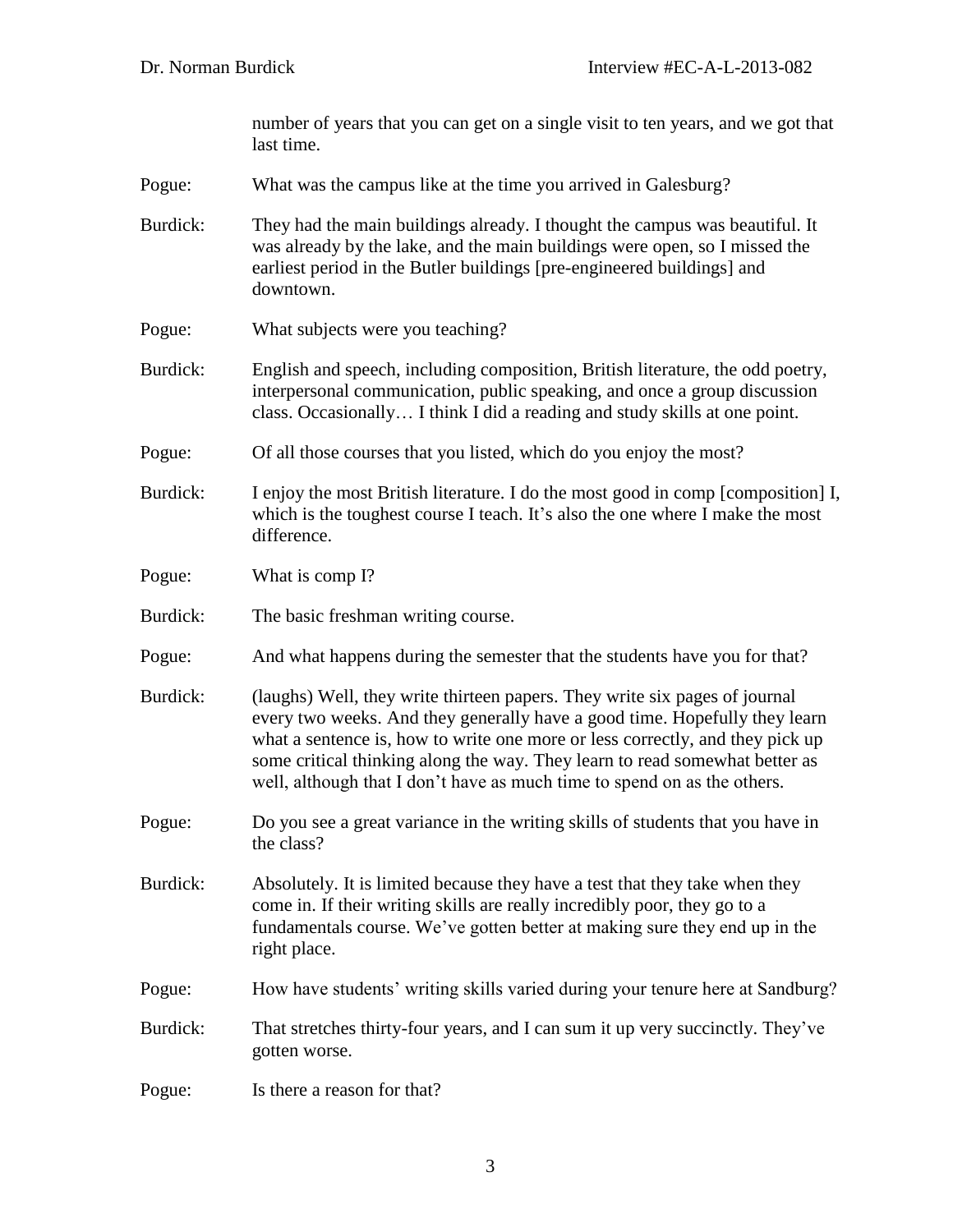| Burdick: | The culture. Nobody reads anymore. Most of the deterioration in students'<br>abilities just comes from the fact that they don't read as much. Reading is the<br>foundation—even though I teach writing, I will say that—and they just don't<br>do as much of it, most of them.                                                                                                                                                                  |
|----------|-------------------------------------------------------------------------------------------------------------------------------------------------------------------------------------------------------------------------------------------------------------------------------------------------------------------------------------------------------------------------------------------------------------------------------------------------|
| Pogue:   | Has how you teach composition changed over the thirty-four years?                                                                                                                                                                                                                                                                                                                                                                               |
| Burdick: | Of course it has, in many ways, technologically and otherwise. But the basic<br>approach is the same. I think they need to write a lot, and I need to respond to<br>everything they write.                                                                                                                                                                                                                                                      |
| Pogue:   | If I am a student in your class, how often am I writing?                                                                                                                                                                                                                                                                                                                                                                                        |
| Burdick: | (laughs) I figure, if you do exactly what I assign and no more, you will write,<br>including the journal, which I read and all the papers, you will write about<br>sixty-seven pages.                                                                                                                                                                                                                                                           |
| Pogue:   | Sixty-seven pages. How do you grade those?                                                                                                                                                                                                                                                                                                                                                                                                      |
| Burdick: | Journals I don't grade. I mark grammar, and I do other things. Sometimes<br>they're responding to assignments I've given them, and sometimes I tell them<br>to write about anything. The composition assignments I will grade, return to<br>them. Then I've marked all their grammar errors, and they have to return the<br>paper with those corrected. Sometimes it takes them a couple of times to do it,<br>but they eventually get it done. |
| Pogue:   | Do other departments also incorporate writing as part of their requirements?                                                                                                                                                                                                                                                                                                                                                                    |
| Burdick: | It varies by the department and the instructor, pretty much by the instructor.                                                                                                                                                                                                                                                                                                                                                                  |
| Pogue:   | Sandburg itself does not have a requirement?                                                                                                                                                                                                                                                                                                                                                                                                    |
| Burdick: | No, but a lot of instructors do require writing.                                                                                                                                                                                                                                                                                                                                                                                                |
| Pogue:   | How has the English department changed over the thirty-four years?                                                                                                                                                                                                                                                                                                                                                                              |
| Burdick: | Other than the changing personnel, you mean?                                                                                                                                                                                                                                                                                                                                                                                                    |
| Pogue:   | Right.                                                                                                                                                                                                                                                                                                                                                                                                                                          |
| Burdick: | It's a little smaller now than it has been at times in the past, due to economic<br>constraints, as far as our full-timers are concerned. We have a higher<br>percentage doing part-time. Another thing that has changed is we do a lot of<br>dual credit in which either high school teachers with master's degrees teach<br>our comp I or part-timers go there, to the high school, to teach comp I. That<br>was certainly a major change.    |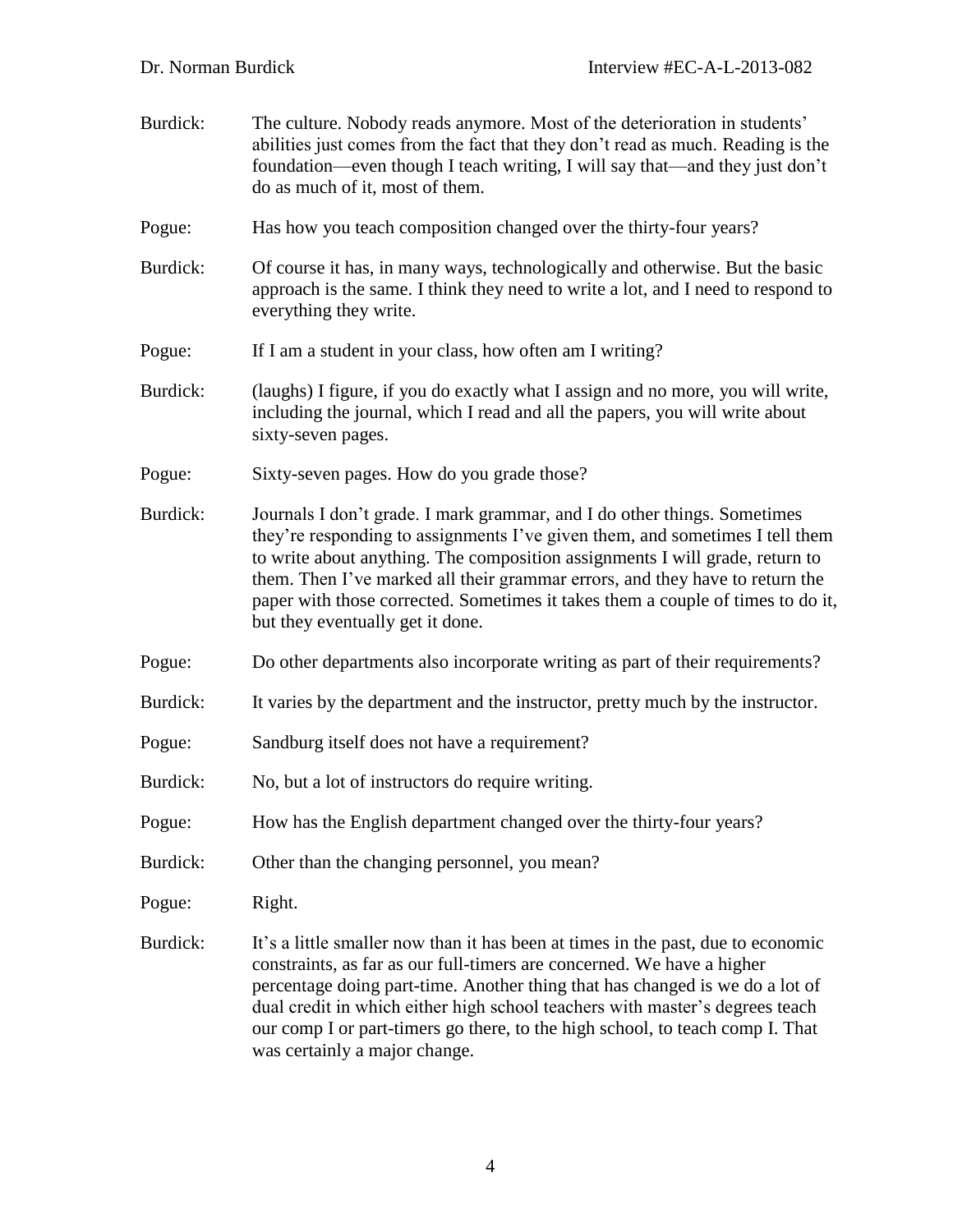A few years ago, a needed change occurred, the fundamentals writing moved from its own area with the other fundamentals classes and became part of the English department.

- Pogue: How many are now in the department?
- Burdick: Full-time? I don't want to leave anybody out. There's one down at Carthage, five of us.
- Pogue: Do you have relationships with the high schools as English faculty member?
- Burdick: We do, oddly enough, with our exit exam. We require everybody to take an exit exam, but it's all our comp I students. It's not like it is some places, where you take it at the end of your time. We can't do that because too many students leave us after a year or don't stay the regular amount of time. So, everyone in a comp I section, at the twelfth week, takes an exit exam. In the past, they've been given a reading, and they've got two hours to write about it.

When we grade it, we all meet. All the high school people come, and we meet around the table. We spend an enlightening and entertaining seven or eight hours grading exit exams.

- Pogue: How does that help coordination with the high schools?
- Burdick: Well, they certainly know what we expect. We're all there looking at the essays and talking it over. The standards that we expect, we talk it over, over the table. It's clear, from the forms we use and everything else, what we're looking for. We understand their problems, and we get to know them on a personal basis.
- Pogue: Have any courses been dropped that used to be part of the English department but are no longer taught?
- Burdick: Yeah, one. There was a sort of transitional course, which was not quite fundamentals, but was not quite transferable either. We stopped using it because it would work for some of our technical, or vo-tech people. But then they change their minds and want to get a transfer degree. The course wouldn't work for transfer degree. It left too many people in a bind, so we ditched it.
- Pogue: Do you have any contacts with the four-year institutions that your students go to?
- Burdick: Sure. We've had part-timers from those institutions. I think at this point I don't have quite as many as I used to. I used to go to conferences, Illinois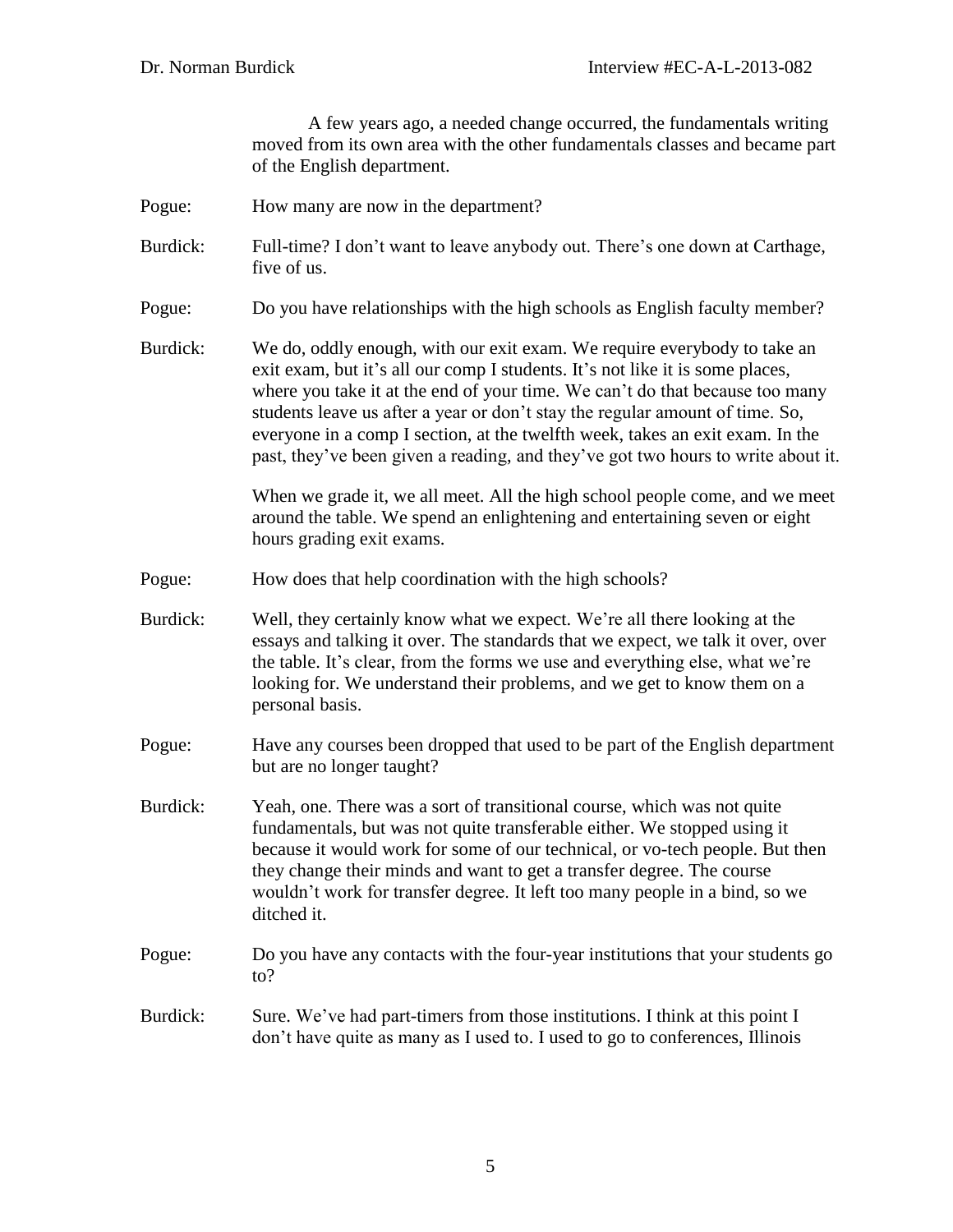$\overline{a}$ 

|          | Articulation Initiative, and I'd meet some of them there. <sup>1</sup> They know us pretty<br>well. At one point, we sent a student to Knox [College], and the student didn't<br>write the best entry exam. So the woman in charge of those things called us<br>and asked who his teachers were. I was one of them and a woman named<br>Patricia Harrison, now dead, was the other She [the caller] said, "Oh. Well,<br>then he'll probably be alright, then." So yeah, we get to know some of them.<br>Now, probably that was one of our better contacts, and it was some years ago.          |
|----------|------------------------------------------------------------------------------------------------------------------------------------------------------------------------------------------------------------------------------------------------------------------------------------------------------------------------------------------------------------------------------------------------------------------------------------------------------------------------------------------------------------------------------------------------------------------------------------------------|
| Pogue:   | When you first arrived at Sandburg, in the 1980s, what were some of the big<br>issues of the day?                                                                                                                                                                                                                                                                                                                                                                                                                                                                                              |
| Burdick: | Same as it's always been, money. Community colleges of our size always<br>have trouble with funding. That was even before the State started defaulting.                                                                                                                                                                                                                                                                                                                                                                                                                                        |
| Pogue:   | How did Sandburg deal with that?                                                                                                                                                                                                                                                                                                                                                                                                                                                                                                                                                               |
| Burdick: | Different approaches over the years, constricting, expanding, trying to be as<br>careful as they could. The approach has changed. I'll have something to say<br>I hope you ask me about union later, because I was in charge of the first two<br>strikes. I'll have something to say about Don Crist [past president of<br>Galesburg College] at that point as well.                                                                                                                                                                                                                           |
| Pogue:   | In what ways have the classrooms you've been teaching in evolved to either<br>helped or hinder your teaching?                                                                                                                                                                                                                                                                                                                                                                                                                                                                                  |
| Burdick: | Technology, obviously, the importation of all sorts of equipment that's<br>available to you. However, at the same time, classrooms set up mostly for<br>computer screens are very different than classrooms set up for teachers who<br>like to move people around and put them physically in groups and stuff.<br>Occasionally I'll be in a classroom with long, rigid desks you can't separate<br>apart, and when I want to put students into a group, it's frustrating. I try to<br>move out of those. I like chairs that you can move around and form in small<br>circles of four and five. |
| Pogue:   | What is the typical class load for a faculty member?                                                                                                                                                                                                                                                                                                                                                                                                                                                                                                                                           |
| Burdick: | Five classes. Now they meet twice a week for an hour and fifteen minutes<br>each time. I think that's pretty typical across the state, the five classes, that is.                                                                                                                                                                                                                                                                                                                                                                                                                              |
| Pogue:   | Has that changed?                                                                                                                                                                                                                                                                                                                                                                                                                                                                                                                                                                              |
| Burdick: | We started out on the quarter system. We used to have three semesters or<br>terms. They were ten and a half weeks each, and we had four classes. It was a<br>big deal when we changed from the quarters to the semesters.                                                                                                                                                                                                                                                                                                                                                                      |
|          |                                                                                                                                                                                                                                                                                                                                                                                                                                                                                                                                                                                                |

 $<sup>1</sup>$  The Illinois Articulation Initiative (IAI) is a statewide transfer agreement, which is transferable among more</sup> than 100 participating colleges and universities in Illinois. (https://itransfer.org/aboutiai/)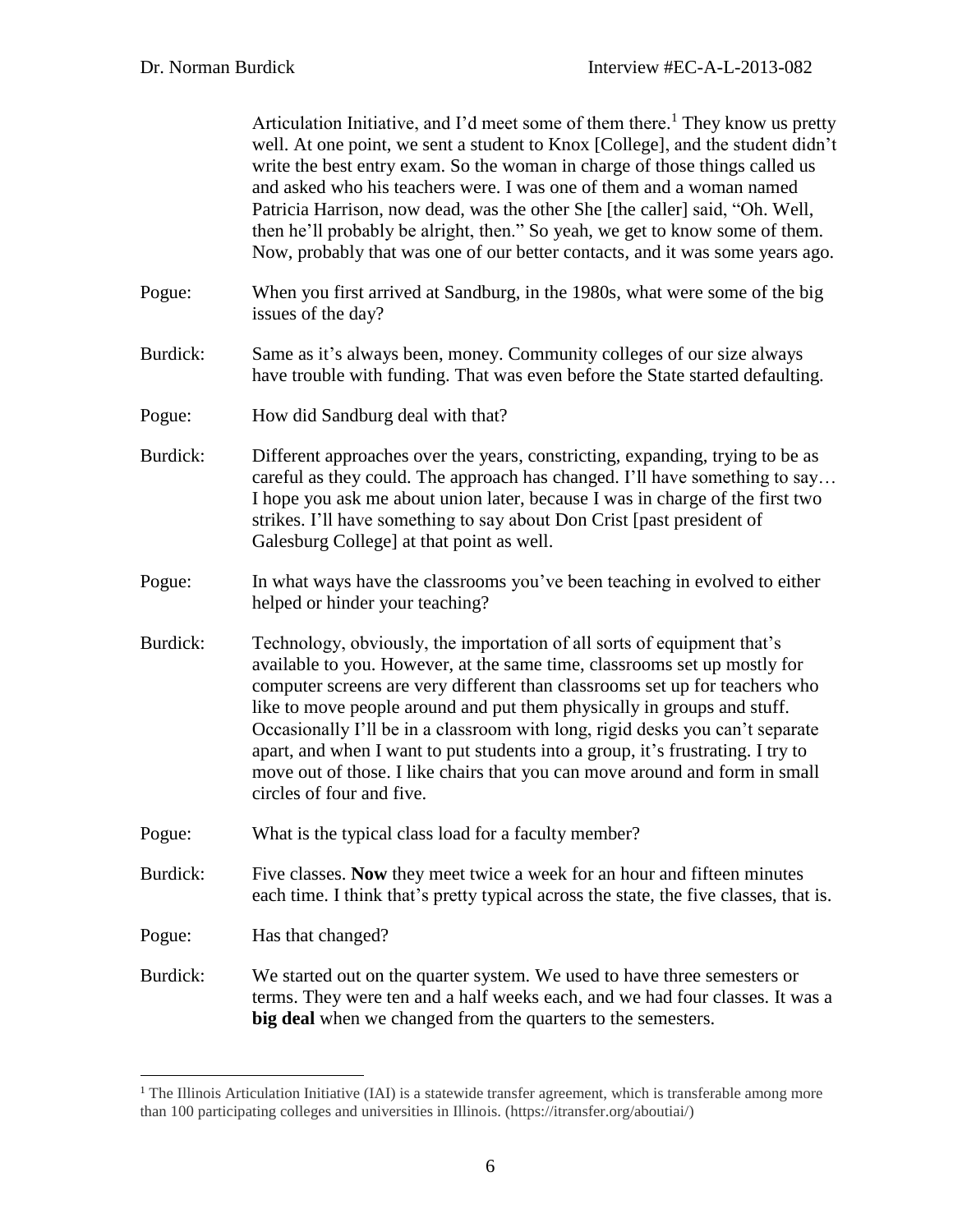Pogue: When you say big deal, what did that mean?

- Burdick: There was some conflict. I'll get into that when we get there. On the whole, it's been good for English teachers, because I like to grade things and get them back the day after I get them. Under the quarter system, that was often the next day. Under the semester system, I have a day or two to process.
- Pogue: What kind of contacts do you have with any of the extension buildings?
- Burdick: I've been down there. We have a full-time English teacher at Carthage, and she comes up here sometimes. I have been down there, not as often. When we have our meetings, we have video conference hookups, so she participates in the department meetings. Also, it's set up so she can participate in the faculty assemblies.
- Pogue: What have been some of the challenges that Sandburg has faced because of its geography, being kind of outside Galesburg?
- Burdick: Yeah. We have parts of, I think, ten counties. We're a very wide district, which means many of our students have to come a long way if they're going to come here, which, of course, has cut into us. The other thing is, of course, when land valuation goes down, we're in a fix, because we're a large area, smaller population. I think you'll get that more from administrators.
- Pogue: Do most of your students come from Galesburg, or are they from all over?
- Burdick: No, they do come from all over. I obviously get fewer from the corners of the district. As someone will no doubt mention, we have now the Villas, which is a housing development, not officially run by the college, but encouraged by it. They come on campus. I have students who live there, and they kind of come from anywhere in the district.
- Pogue: How has that impacted student enrollment?
- Burdick: That's hard for me to tell. You'd have to ask somebody else that. I think it's helped, but I can't prove it. I don't have any statistics.
- Pogue: You talked about the role of the community college in the local area. How has your department impacted the community as a whole?
- Burdick: We make it so people can do their jobs. Name me a job that doesn't require communication skills. (laughs) Policemen have to write reports. I was once at a conference, years ago, put on by other departments, not English departments. I remember one of the speakers was a sociology professor, and the sociology professor said, "My graduates are getting fired because they can't write reports that sound intelligent."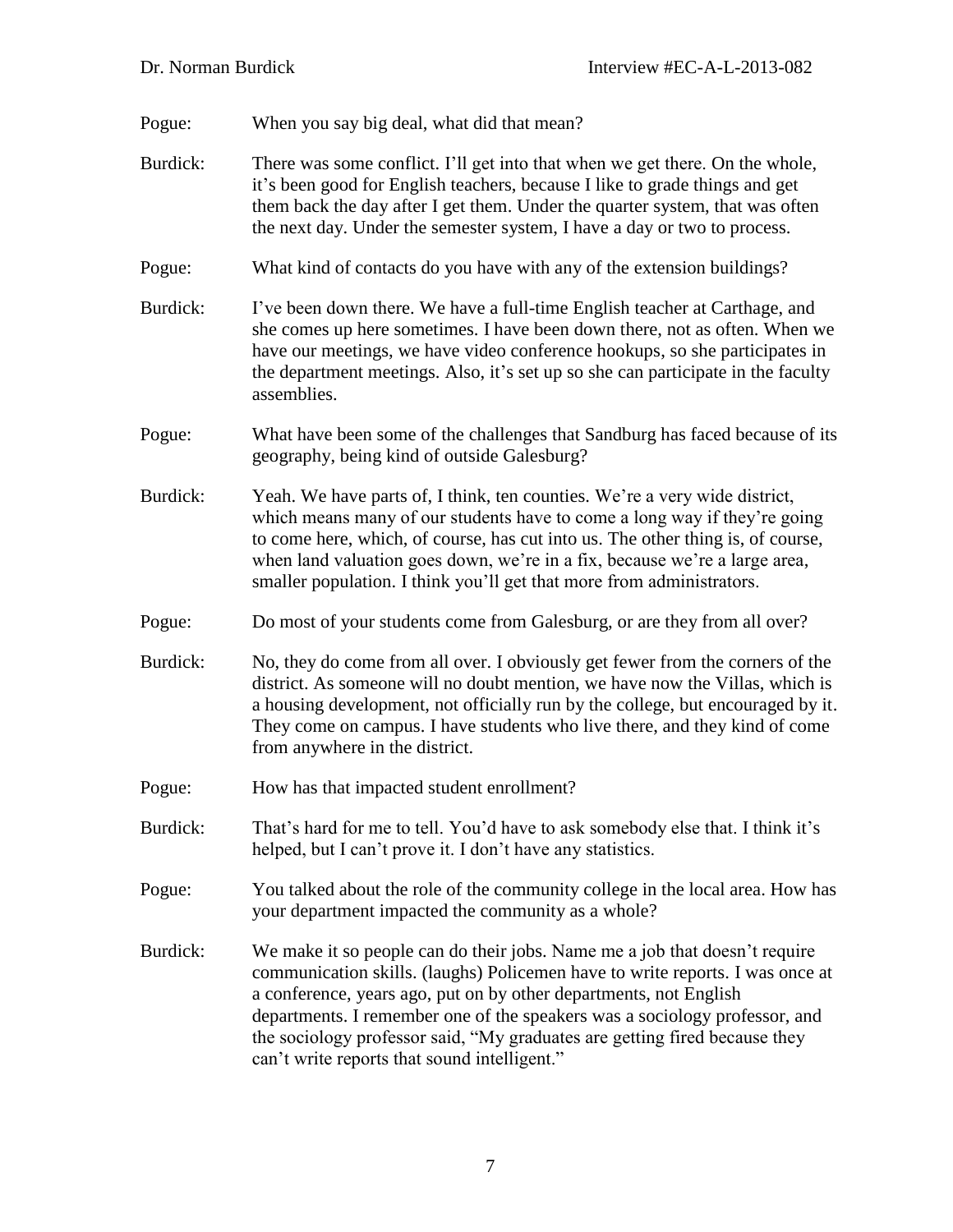We're a feeder program, but we do something that all of the other programs expect us to do. We try to enable their graduates to think on their feet, to be able to put it into writing. I also teach in speech, so I've taught public speaking as well.

- Pogue: What has changed over the course of time with your articulation agreements with four-year institutions, and how is English at Sandburg connected to Illinois State [University] or Western [Illinois University] or the University of Illinois?
- Burdick: As I said, I was on the Illinois Articulation Initiative, one of their panels, for a while. I would say that's iffy. Basically, what used to happen was, as they had some of our graduates, they became more confident with us. The major change is that, with some schools, we've managed to articulate that if someone had a two-year degree, it was accepted as the first two years.

But there were always, with some schools, reservations, courses that had to be added, something like that. We've made progress with that, but as you can understand, no four-year university is going to say, "We'll automatically accept you for two years, and we don't care which courses you've had, as long as you've had a degree from them."

What we've been cleverer at is working out what courses we have to have to make it work. The amount of coordination we have depends on the school. We have quite good relationships with Western because we send most of our graduates there, and that's all been worked out. Some other places, perhaps not as well. But again, I'm an English teacher, and you'd probably ask a counselor for this.

- Pogue: Do you use the same material as Western would for their first and second years, or is that entirely different?
- Burdick: I think Western, last time I knew, for what we would call comp II, required three or four different, smaller papers in the student's area of experience. We require a literary term paper. There are variations like that, but Western has found ours acceptable.

With English teachers and getting them all to do the same thing, it's sort of like trying to herd cats; it often doesn't work out very well. Western has a bit more formality of structure, as to what its teachers are expected to do. We have a course description, which outlines certain basic guidelines that we will stick within. They have that course description, and they've regarded it as satisfactory.

Pogue: You observed that students aren't necessarily reading as much. What are your requirements in that area of literature now?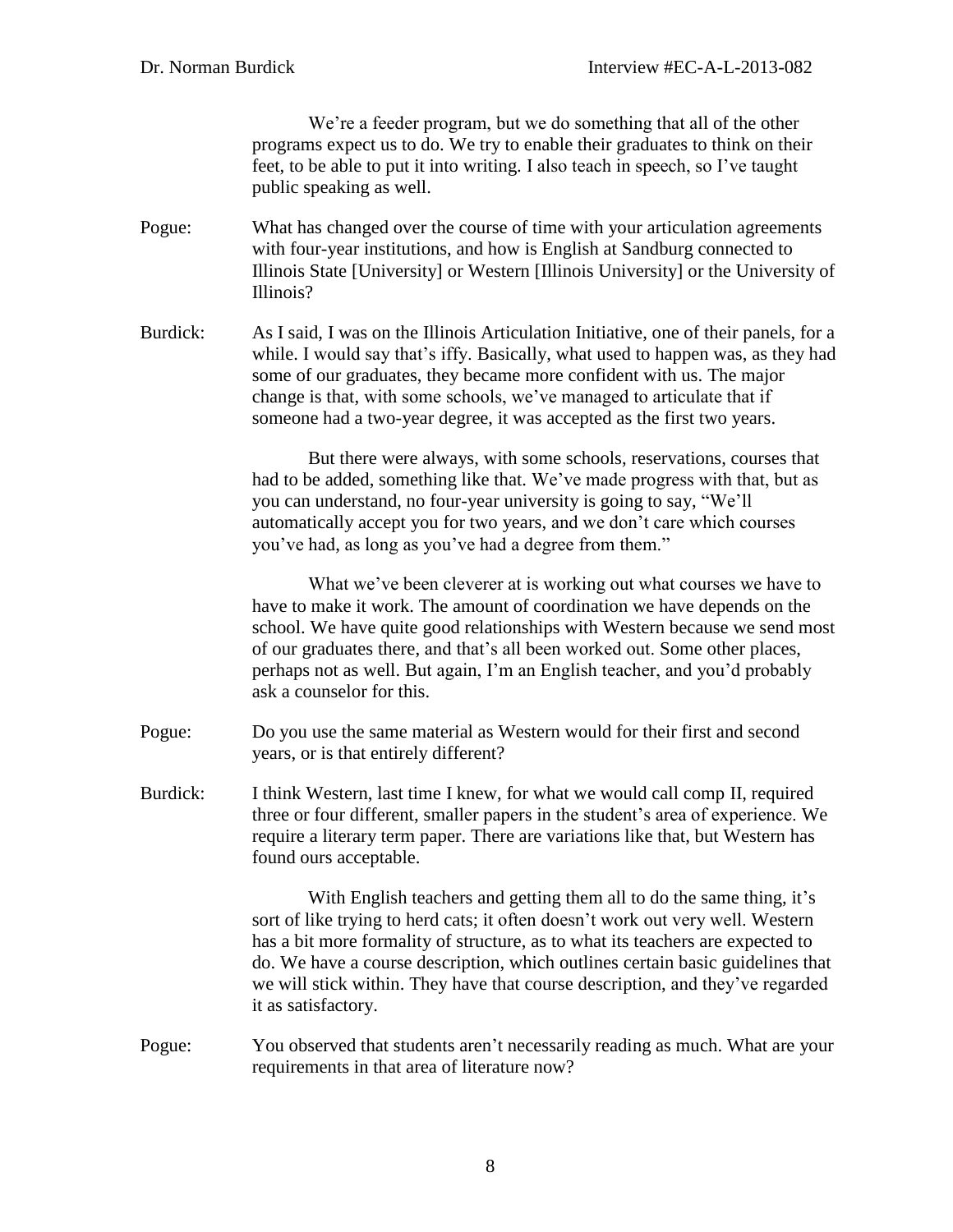$\overline{a}$ 

Burdick: In the area of literature. Well, they all have to take the comp II course, during which they will all read literary stories, and they'll read a novel and write a term paper on it. The novel varies. Some teachers have them all do one. I have a list of different novels. I have a student this time around doing *Moby Dick*. I have another one doing *The Big Sleep*. So, the novels that they read will vary.

> As far as literature specifically, we have the distribution requirements. They can take a literary course, American lit, which a lot of them take, or they can take other humanities requirements. But this is only for the first two years, obviously. If they're going to go somewhere and major in English, they're either told or figure out that they better take some literature courses.

- Pogue: What else is taught besides British?
- Burdick: We teach British; we teach American; we teach women in literature. This time around, there's going to be, I think, a combination course taught by an English teacher and political science teacher on the sixties, combining the literature and the politics.
- Pogue: Dr. Burdick, you talked about your role in a union position. Would you give us a little more information on that and how working relations with the union and Sandburg have been?
- Burdick: Much worse than they are now. I came to the college in 1980, and in 1983 there was a lot of dissatisfaction with the contract. The union, I think mistakenly, decided to work to rule; relations deteriorated.<sup>2</sup> There was a new president, and in the meantime, we'd been converting to the semester system. The faculty decided they wanted to look at it more, so on the new president's first day in faculty assembly, they voted to do that, upsetting him quite a bit. From there, things went from bad to worse. I had just gotten tenure, and I failed to notice when everyone else stepped back, which is how I ended up as chief negotiator.

Two things happened. One, there was a push at the time in the state and nationally to get rid of kinds of things that we were very fond of here, that is a faculty senate. It was called the Faculty Assembly, where all the faculty met together. Its powers were always just advisory, but the laws at the time were such that people were taking potshots at such organizations that had both a faculty senate and the union. The [college] president abolished the Faculty Assembly. Many of the people who had put it together, with backgrounds at Knox and other places, were upset by this.

<sup>&</sup>lt;sup>2</sup> Work-to-rule is an industrial action in which employees do no more than the minimum required by the rules of their contract and precisely follow all safety or other regulations, which may cause a slowdown or decrease in productivity. (https://en.wikipedia.org/wiki/Work-to-rule)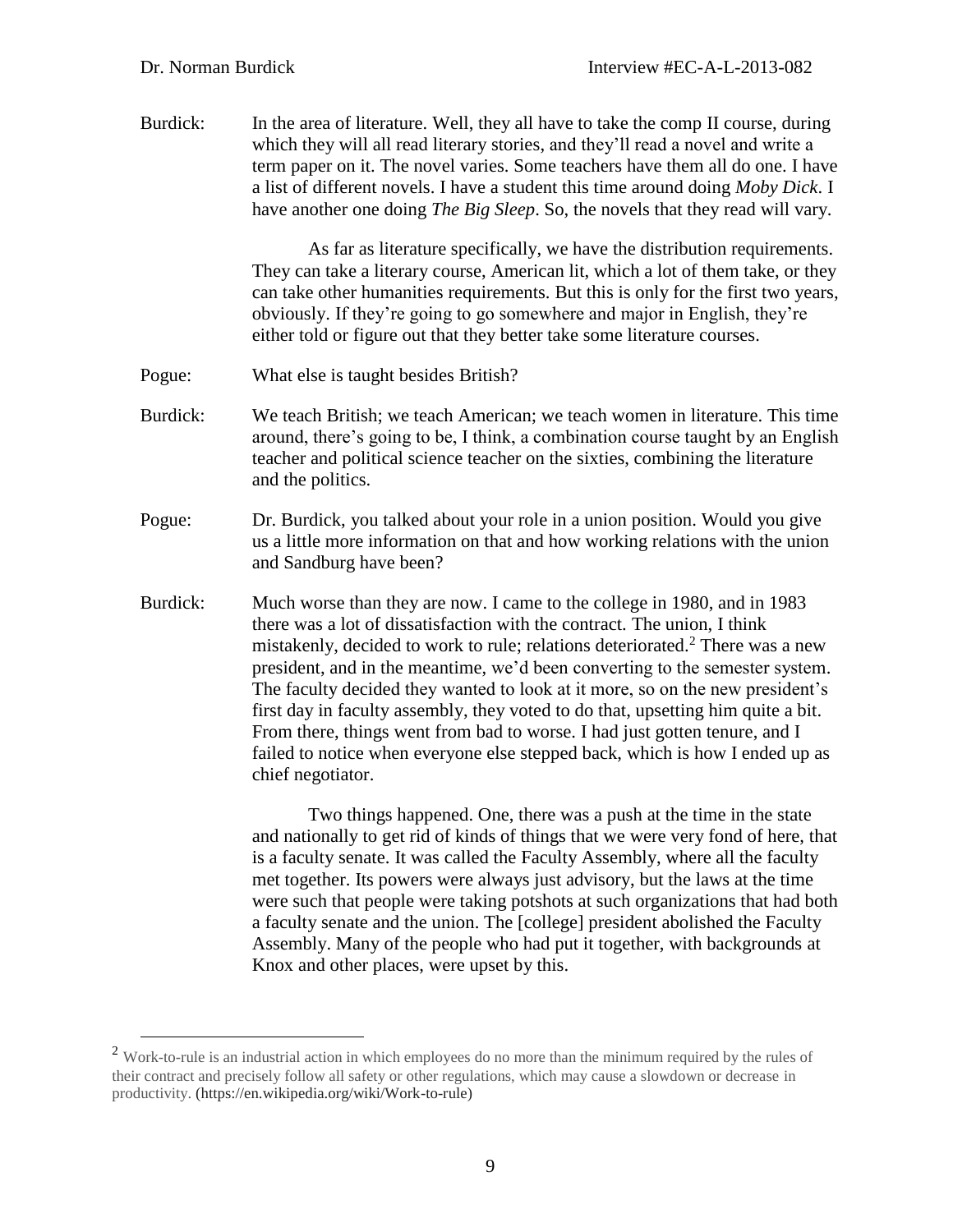Added to that, I read a book our president had written that talked about the key to the future being enlarging class sizes. So, we put into our contract that we wanted class sizes to stay the same. The other team, across the table, said, "Would you please withdraw that? That has never been a problem before, and it won't now." We withdrew it, and within two weeks the class sizes went up.

When you get an atmosphere like that, you can expect a strike. That's what happened. I don't think they really believed we'd do it, which means they didn't understand how attached the older faculty were to this Faculty Assembly. We did, and it lasted for three days. Then we came back with an intact Faculty Assembly and the classes going down again.

- Pogue: How many employees did the strike impact?
- Burdick: At the time, it was only a faculty union, so the full-time faculty went out, and the staff reported to work. At the time, that must have been about fifty or sixty of us. They considered and called people to consider opening the college. Most of our part-timers wouldn't come in, and too many of the jobs were irreplaceable. They never managed to open the college.
- Pogue: Were those three days then added?
- Burdick: They were made up, later.
- Pogue: What happened after the strike ended?
- Burdick: Everybody just went back to work. There was no retaliation of any kind. That was taken up. There were hard feelings between the president and some of the faculty. I didn't particularly have them. But we went on for another six years, seven years, and then we had another strike.

This one, instead of being president, chief negotiator and faculty spokesperson—I was only president in the first one because I'd been vice president, and the president went on a sabbatical—I was just chief negotiator and faculty spokesperson. It was quite simply about money, but it was about more than that. Just before then, the board and the faculty and everybody had been cooperating mightily to try to pass a referendum. It lost. It passed in Knox County and, strangely enough, I believe in Warren County, but failed elsewhere.

At that point, a decision was to be made. I grew up in Milton, Wisconsin, where a college had gone bankrupt. In financial circumstances, you take one of two directions: you try to get out of it by contracting and cutting things back, or by building and expanding. I did not want them to cut everything, including salaries. I was encouraged to make them pay the kind of salary that would allow them to consider expanding instead of contracting. I actually believe that the president of the college, Don Crist, kind of agreed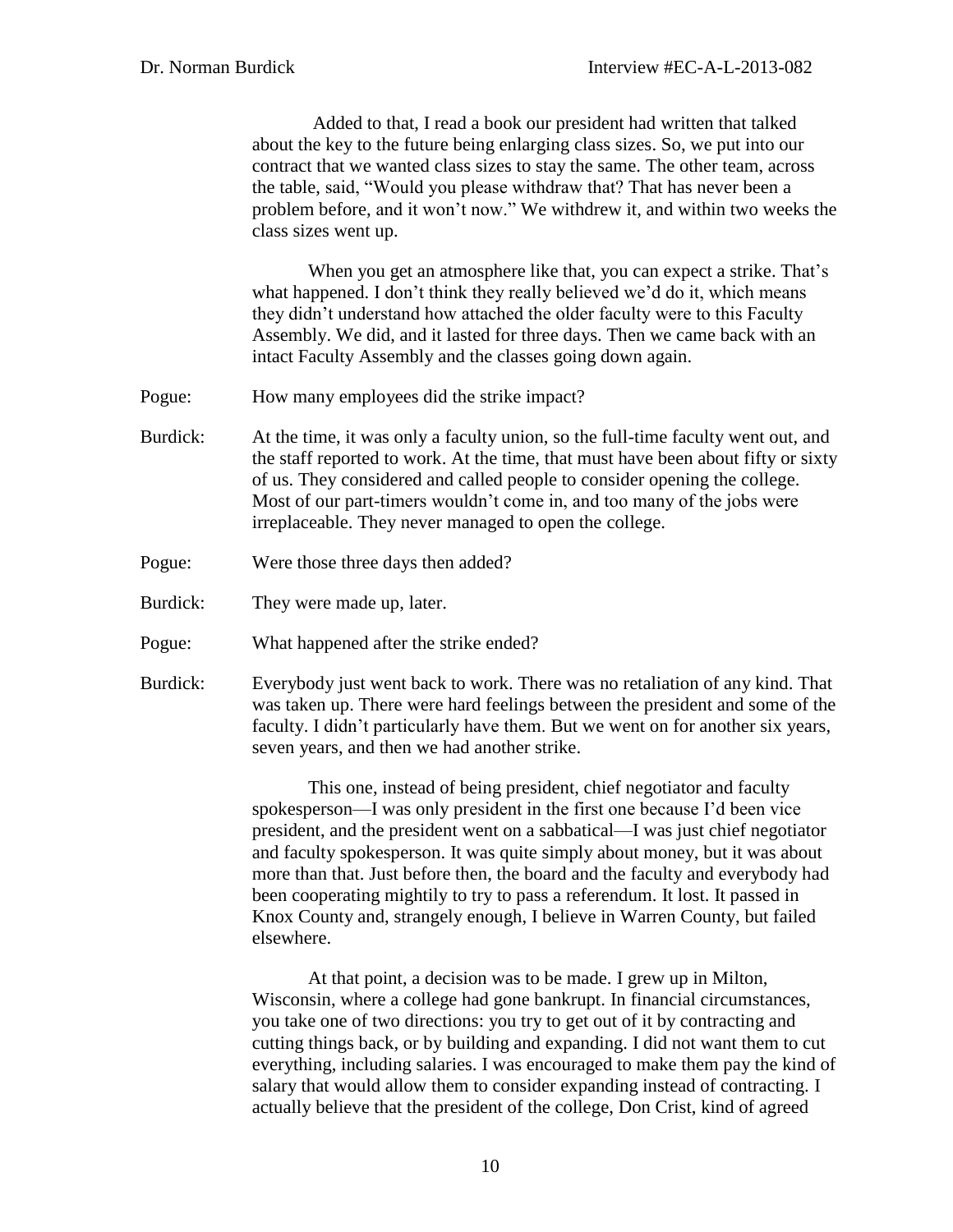with me—although, of course, he would never have said so—because his policy in taking over the college at that point—which he did almost during the strike—was to begin to try to get out of our troubles by expanding.

That strike lasted, I think, two weeks. As I remember, it was kind of cold, because it happened… We waited until after the referendum, which put it sometime in November. We had burning barrels, as I remember. It lasted two weeks, and our salaries went up, and we settled. That was the second strike. The third one, I can't say as much about because I wasn't in a leadership position at that time. It also was essentially about money.

- Pogue: And since 1993. everything else—
- Burdick: No strikes since then. Interest-based bargaining came in about that time, introduced by Tom Schmidt [past president of Galesburg College]. That has worked fairly well, and I would say relationships between the union and the administration and board have improved since that period.
- Pogue: Can you tell us what interest-based bargaining is?
- Burdick: Sure. It's a setup where, instead of each side coming in with positions and negotiating towards the middle—and possibly exaggerating those initial positions to affect the middle—you sit around the table; one issue is produced, and you talk over different solutions to it and hopefully arrive somewhere.
- Pogue: What would be an example of that?
- Burdick: This last time we wanted... I'll take something really simple; we thought staff and maintenance and security needed more of a uniform allowance. Well, we brought our people in and talked about it. They [the administration] did their point-of-view. We asked questions, and eventually we came up with a solution, which I believe was something like an allowance of an extra jacket or coat for when people worked outside, a very simple issue. But that's how it works. When we finished that, we went on to something else.
- Pogue: Were both parties eager to try something different, after having three strikes in less than ten years?
- Burdick: I think it's fair to say that they were.

 $\overline{a}$ 

- Pogue: What is the situation with the unionization of Carl Sandburg today?
- Burdick: That happened some years ago. It was when we went wall-to-wall, and the staff entered the union.<sup>3</sup> As I just indicated when I talked about the issue, it's

 $3$  A "wall-to-wall" union means that anyone who receives a paycheck from the college as a worker is eligible to join the union, from groundskeepers, student workers, graduate teaching assistants to full professors. (https://www.workers.org/2019/04/25/historic-wall-to-wall-education-worker-union-forms/)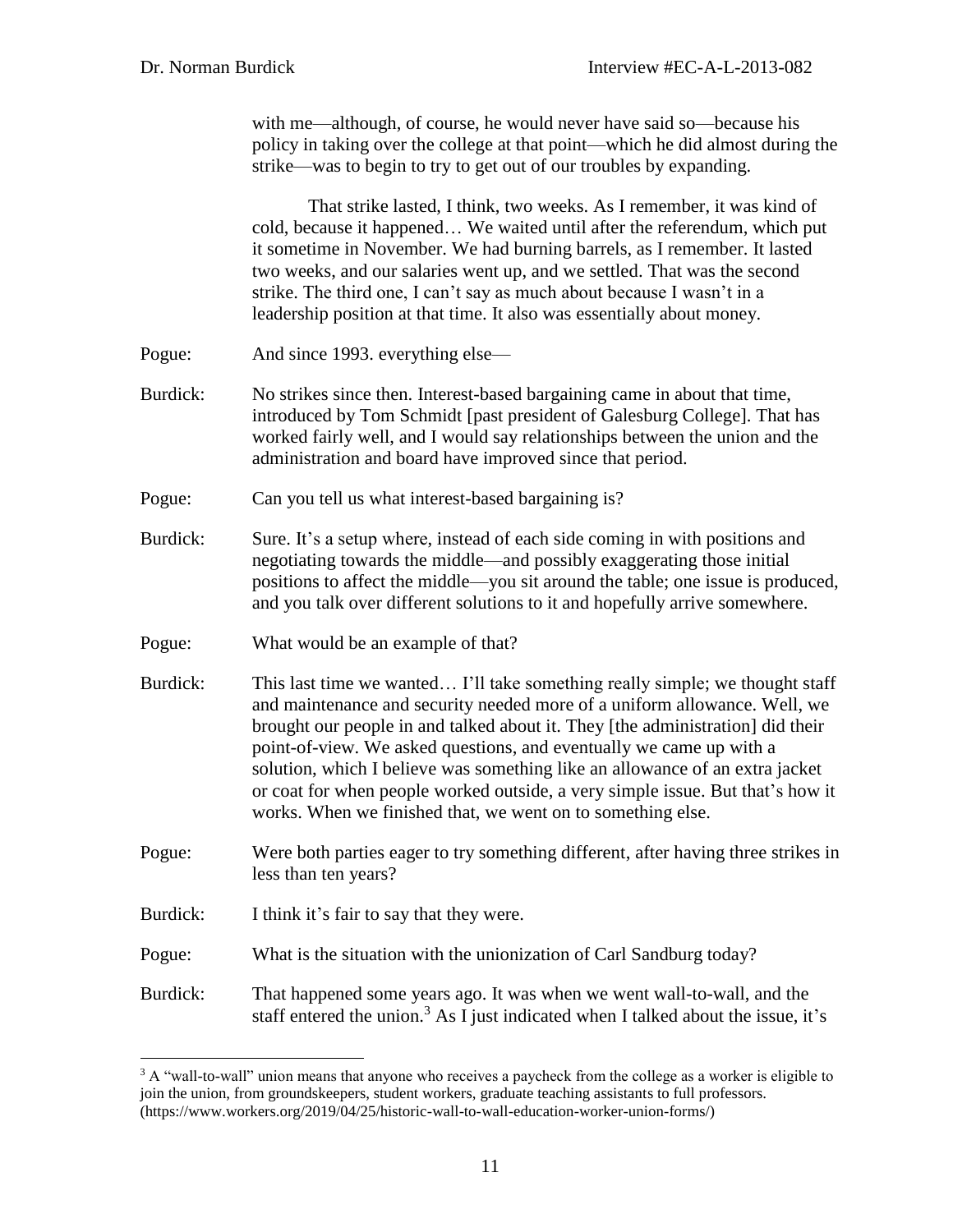complicated negotiations because we have to deal with all sorts of staff issues that before we didn't. I think it has benefitted the staff, and I think it's worked very successfully.

- Pogue: What union does the faculty at Carl Sandburg belong to?
- Burdick: The Illinois Education Association.
- Pogue: Why was it chosen?

Burdick: That was before my time. In fact, you could have asked Darrell Clevidence that.<sup>4</sup> He was around at the time it was founded, and I think he was one of our chief negotiators back then. That was in the late sixties, and I didn't get here until eighty. I think it was just because… Maybe the biggest factor was that all the surrounding school districts were mostly Illinois Education Association. It is important at times for us to cooperate with them, both in terms of union, but also in terms of gaining students and making relationships. If I were asked to bet, I would bet that was the major factor.

- Pogue: Sandburg has had six presidents. How many have you worked with?
- Burdick: Five.

 $\overline{a}$ 

- Pogue: How important is a community college president to the institution?
- Burdick: Obviously very important, and they've each made their own contributions.
- Pogue: What have been some of those contributions?
- Burdick: Well, Dr. [Bill] Anderson, I was only here for three years [while he was president]. I can honestly say I can't say too much about him, because I was too new to understand what was going on at that level. He set a very scholarly tone for the place, which people in the social sciences and humanities particularly appreciated, math/science, too. He was an historian. He's written books about the Civil War.

The next president was Jack Fuller. He had some difficulties here. He's the president who was involved in the first strike. But I'm grateful to him

<sup>4</sup> Darrell Clevidence joined the faculty of Carl Sandburg College in Galesburg, Illinois in 1969 when the college was just being launched, and taught math and science there for many years. He also served as a Division Chair and for five years he worked as the athletic department chair. Darrell retired from Carl Sandburg in 2010. (https://www2.illinois.gov/alplm/library/collections/oralhistory/EducationisKey/communitycolleges/Pages/Clev idenceDarrell.aspx)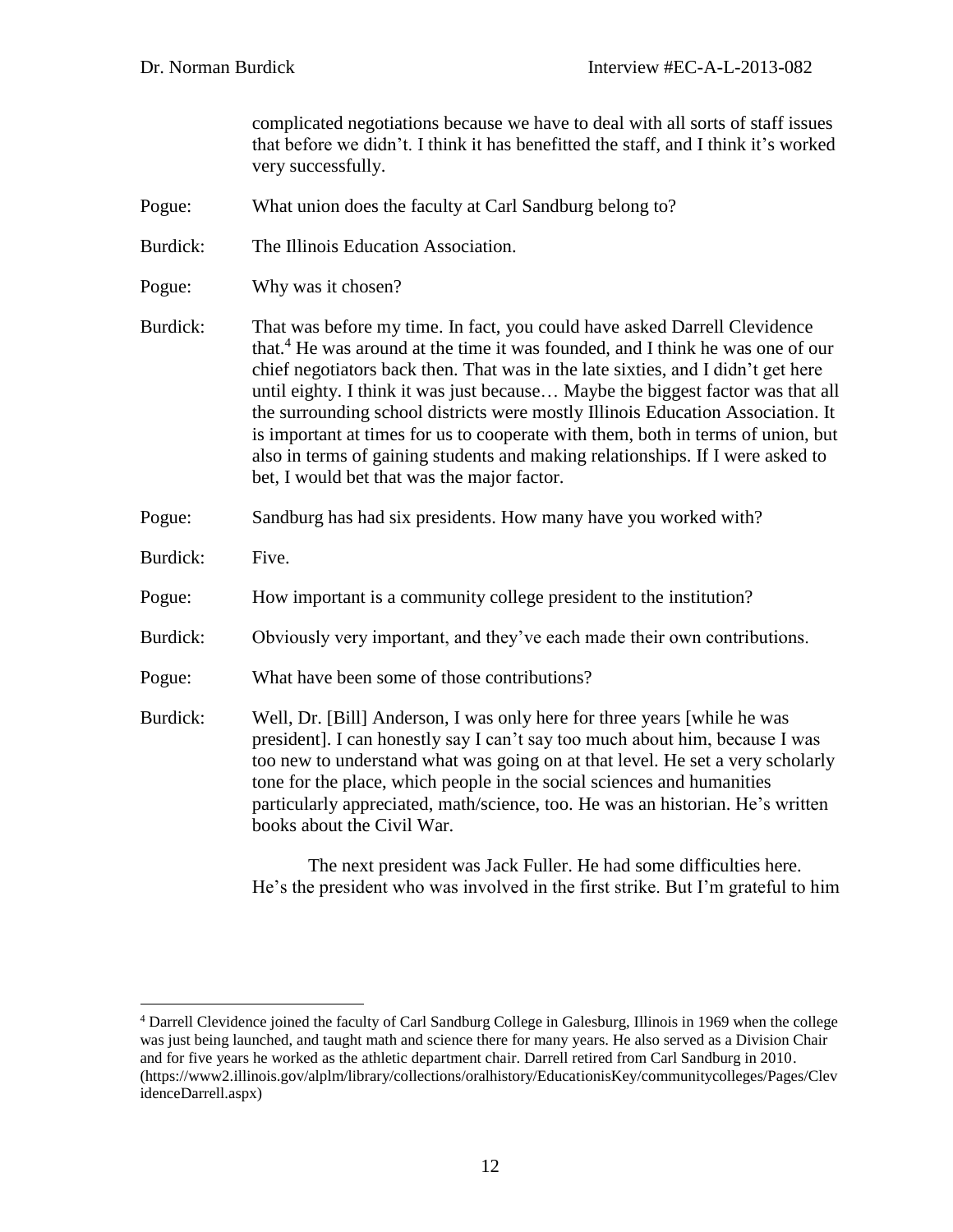for one thing; he nominated me for a Fulbright Teaching Exchange and did a lot to make sure I left the country for a year.<sup>5</sup> I was extremely grateful for that.

Pogue: What is a Fulbright?

Burdick: There's the Fulbright Scholarship, where you win an award and you go and teach somewhere. That's not what I had. A Fulbright Teaching Exchange, I went and taught for a year at South Cheshire College in Crewe [England], and a man named Barry Jonsberg came here and taught at Carl Sandburg for a year. We exchanged cars and houses, and generally I had a wonderful time.

Pogue: How was that experience different from Sandburg?

Burdick: In every way conceivable. The English, for example, don't have grade point averages. The grades are determined more by exam than by what the classroom instructor decides. If you want to bring a class to heel, you don't use anger, you use sarcasm. The library was full of the texts we were studying and exam prep, but very little background at that time. I could go on and on. It was an amazing experience. There's nothing like being able to contrast education as it works in two different places.

Pogue: And what did Barry Jonsberg think about Sandburg?

Burdick: I think that his emphasis was mostly on enjoying being in the United States. I got to talk with him before he came here—we spent three days together—but I didn't really get a formal session with him afterwards. O course, when you come to think about it, most of my friendships were actually with the people who were in England, as most of his were the people with whom he spent a year here in the United States. I still write to some of those people, by the way.

Pogue: Going back to the presidents.

 $\overline{a}$ 

Burdick: I stopped at two, didn't I? Don Crist was a builder, and he was a man of some talents. He actually took classical guitar lessons while he was president. I really liked Don. He made the decision that the college was going to grow its way out of its difficulties. We were lucky to have him, as in many ways we were Tom Schmidt as well.

> Tom's particular genius was finance. He figured out some ways to put us on a better financial footing, which he did. You'll have to ask somebody else more about that, but the bond issues and other things like that were part of his plan.

<sup>&</sup>lt;sup>5</sup> The Fulbright Classroom Teacher Exchange Program offered educators the opportunity to exchange teaching positions with a teacher from another country for one semester or academic year. By living and working abroad, Fulbright Teachers improved their understanding and appreciation of another culture and education system. (https://www.iie.org/Programs/Fulbright-Classroom-Teacher-Exchange-Program)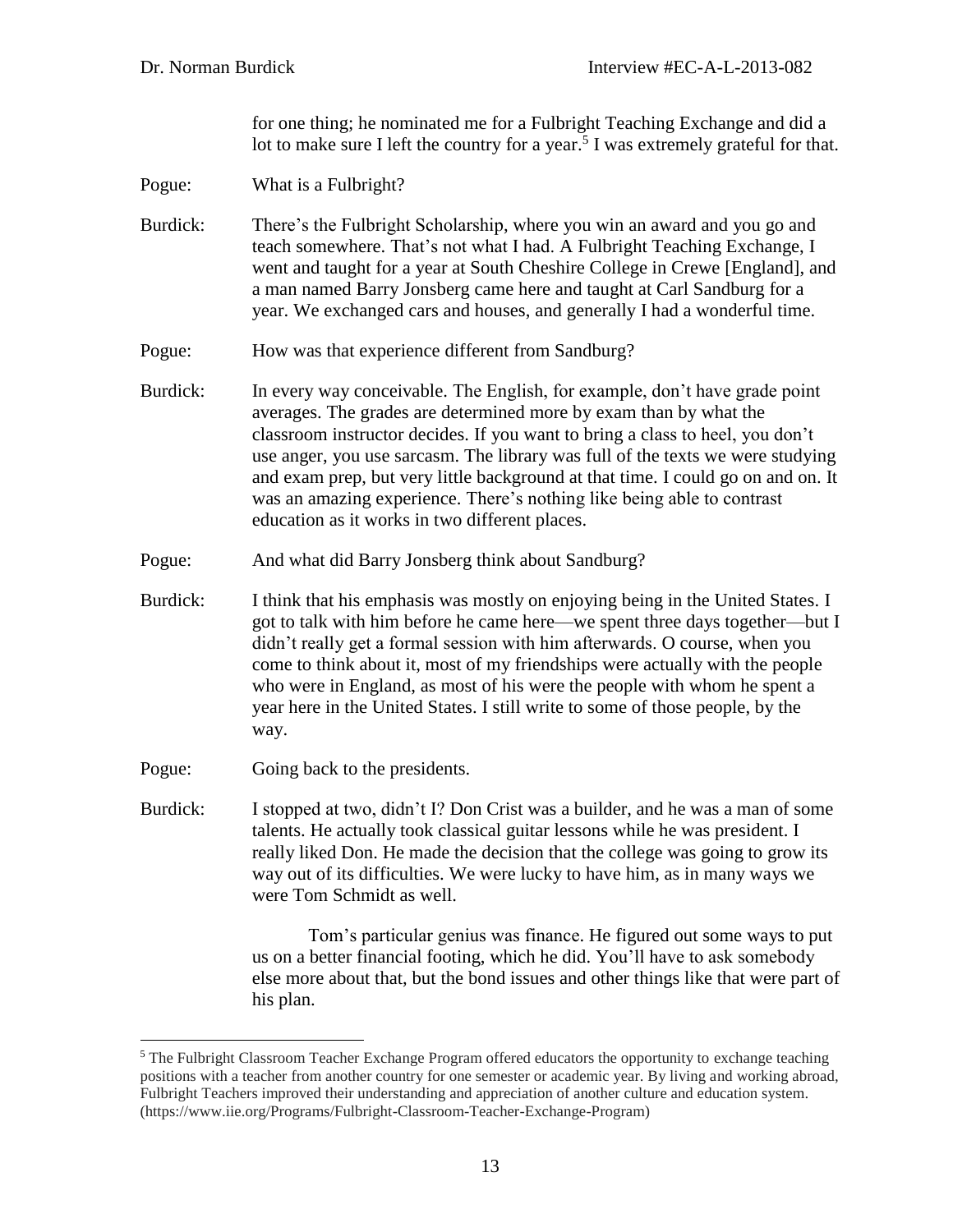That leaves us with... Let's see, I got through Tom; that must bring us to Lori Sundberg, who you'll be interviewing fairly soon. I like Lori immensely, and she's an incredibly intelligent woman. When she first came here I think she was institutional researcher. We worked together on a North Central Report, which I was more or less shepherding through. That would have been for 2000. She was the most help of anyone, brilliant person, excellent writer.

She has guided us, along with Julie Gibb, who's the associate dean, not associate dean—excuse me, I wrong her—vice president of instruction, who taught in our department for twenty years or so before that. They have guided us through the difficulties of a declining student ability level and declining funding. They've done it very well. I really have no axe to grind in saying that because I'm retiring in May, so I don't care. (laughs)

Pogue: What does the vice president of instruction do?

- Burdick: She will make decisions about what classes run and don't. She'll plan academic programs and other things like that. She'll deal with the day-to-day activities of conflicts between… Well, not so much conflicts, but she'll deal with any contract problems in her area and try to prevent them from occurring. She'll occasionally do a reorganization, like the highly positive one that brought the teaching of developmental English, that I mentioned before, into the main English department, which has been a vast improvement of things around here. Her duties include just about everything, I think.
- Pogue: How do people in your department get professional training?
- Burdick: Two different ways, three different ways, actually. They can take classes for credit through the contract. It will, by increment, increase where they are on the salary schedule. This does not apply to me. I had a Ph.D. when I came here, so I can't move across that grid any.

There's the Faculty Development Committee, which will fund conferences and other things that you want to do. For a while, you could take computer courses for a long period in the college's history, to upgrade your online skills. Those are just some of the things you can do.

We have a faculty growth and assessment process, where you plan out a program to both evaluate yourself and increase your skills. Mine typically had, when I did them, typically had people visiting my classroom and me visiting theirs and also viewing films of myself teaching and other things.

Now we have a mentoring program, which has three divisions. I'm mentoring a new faculty member until she gets tenure, what an easy job, what a brilliant faculty member. We have a program where some adjuncts are being mentored, some by full-time, some by other adjuncts. We have a mutual mentoring program, where tenured faculty agree to mentor each other to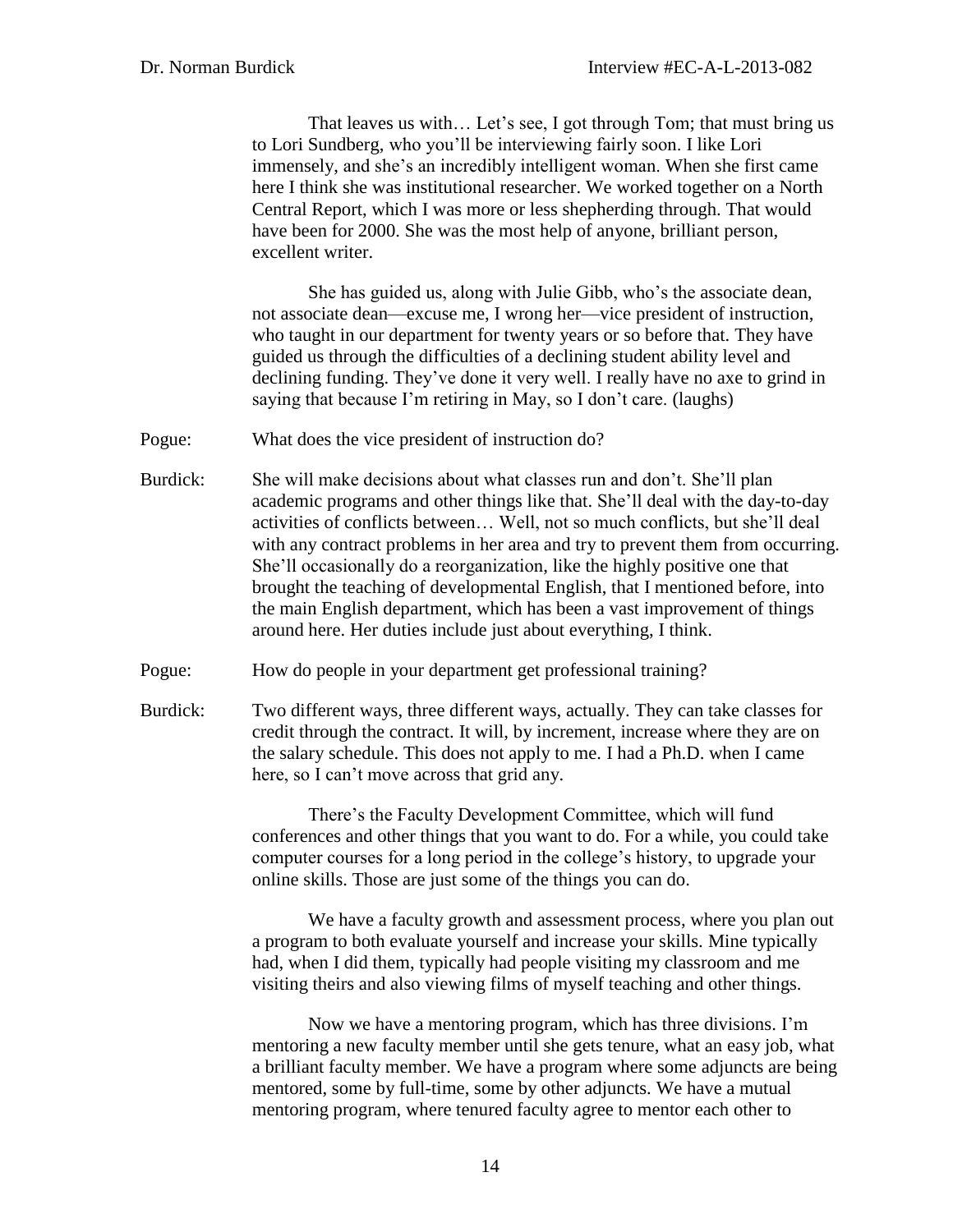upgrade their skills. All of that is what we're doing now. The mentoring is relatively new.

Pogue: When did all of these changes in professional training start to take place?

Burdick: From the beginning, in 1980 when I was there, we had the Faculty Development Committee, with money for conferences and trips and other things like that. That would have been before 1980.

> I believe I got my first PC [Personal Computer], which ran on DOS [Disc Operating System]. I was given no training. I was given a book called *PC for Idiots*, which was appropriate. After that, in the nineties, we began to be more sophisticated with computers, and there began to be training programs. You could learn to do different stuff.

> As somebody surely has told you by now, we've accelerated to the point where last year we were the top community college in terms of technological advancement in some category in the U.S. It's on the website. Ask Lori about that; she'll be happy to tell you.

Gradually all that changed. We started the official mentoring program last academic year. We've worked up to it, so it's relatively new.

- Pogue: As a mentor, what do you do?
- Burdick: The first thing I did was sit down with her and talk about the institutional culture and personality. I made sure, if she had any issues, she knew everything about the mailboxes and all the mundane stuff.

I treated it as mutual, because I figured I could learn from her, and I did. We looked at each other's syllabi and talked about that. We looked at first day activities. We've looked at tests. We've looked at each other's assignments, and every semester we visit each other's classrooms and talk about what we see. What I've seen I'm not going to tell you, because I have to sign a confidentiality statement saying I won't talk about any specifics.

Pogue: What other programs exist for faculty to help the students here at Sandburg?

Burdick: We have the tutoring program. We have something recent called Starfish where, if a student is absent or doing poor work or doing even good work, you can sort of, on an automated system, send an email to the student, which also goes to the other instructors. Of course, we have a tutoring center, and students go there. It's recently expanded into online tutoring, as well as faceto-face tutoring. And ever since I've been here, I've just plain pulled students into my office for extra sessions.

Pogue: How have these extra programs helped students here?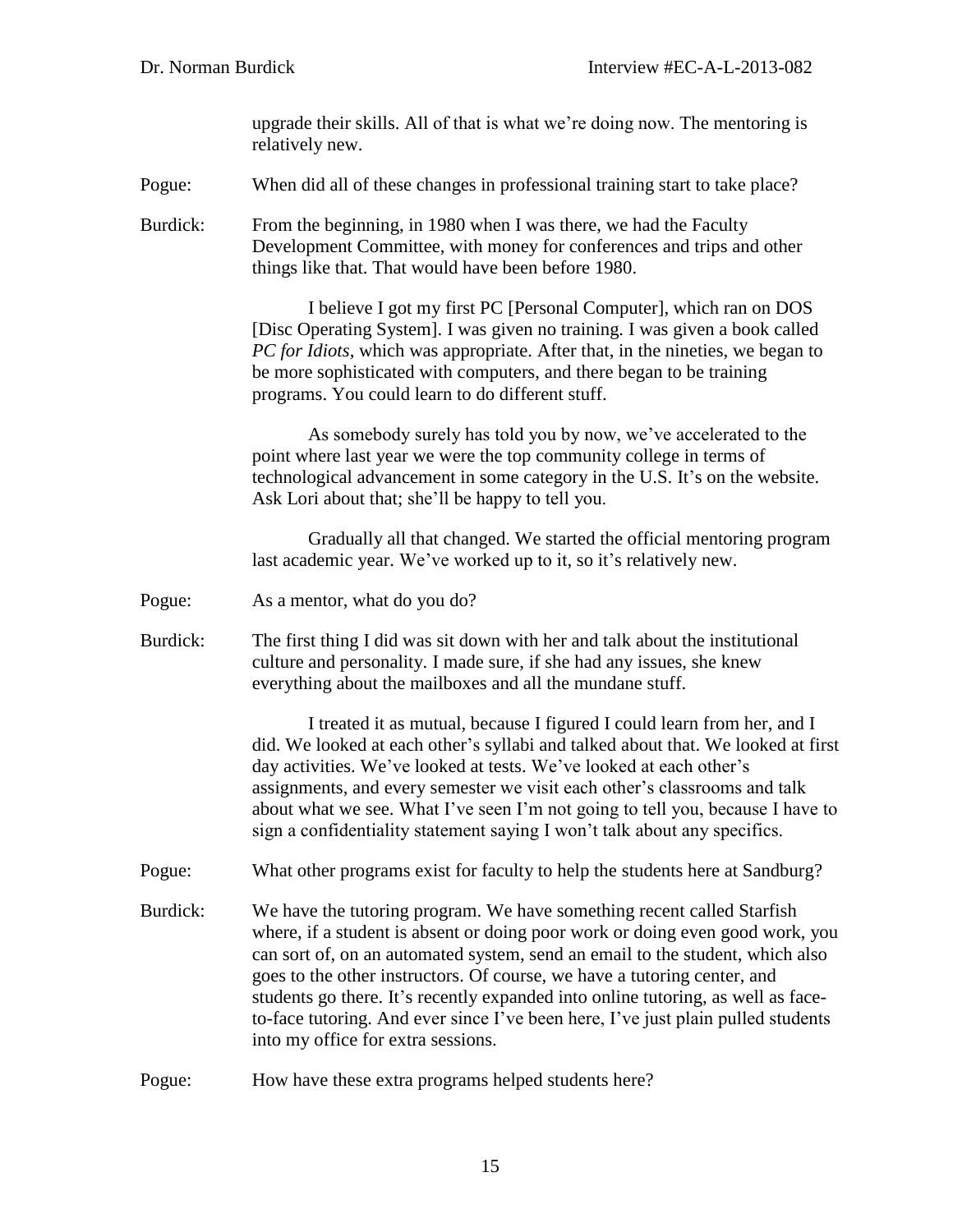| Burdick: | They've helped a lot. The Starfish one just started this year. It's only been<br>going for about five weeks, so I don't know. It seems to be working well, and<br>people like it.                                                                                                                                                                                                                                                                                                                                                                                                                                                                                                                                                                                                                         |
|----------|-----------------------------------------------------------------------------------------------------------------------------------------------------------------------------------------------------------------------------------------------------------------------------------------------------------------------------------------------------------------------------------------------------------------------------------------------------------------------------------------------------------------------------------------------------------------------------------------------------------------------------------------------------------------------------------------------------------------------------------------------------------------------------------------------------------|
|          | The tutoring center has improved considerably recently, and students<br>are very helped by that. I still find that, for me, pulling a student into my<br>office is really effective, because I'll go over points of grammar with them or<br>other things; I'll review tests with them and so on. It's a matter of how much<br>time I have to devote to that, but it seems to work pretty well.                                                                                                                                                                                                                                                                                                                                                                                                            |
| Pogue:   | The college has many certificated types of programs, such as mortuary<br>science, radiology, dental hygiene. Does your department deal with those<br>individuals as well?                                                                                                                                                                                                                                                                                                                                                                                                                                                                                                                                                                                                                                 |
| Burdick: | Yes, we have them in various classes. It depends on which program as to<br>which classes we have. Typically, we have them in comp I. We also have<br>them frequently in interpersonal communications, which I just got finished<br>teaching.                                                                                                                                                                                                                                                                                                                                                                                                                                                                                                                                                              |
| Pogue:   | Is any of the instruction that you do tied to their specific career?                                                                                                                                                                                                                                                                                                                                                                                                                                                                                                                                                                                                                                                                                                                                      |
| Burdick: | We have contextualized learning. We have had classes, again, in the<br>fundamentals area, where it was tied to healthcare. Now, we don't have<br>enough mortuary science students or anything, who are coming to class at the<br>same time, that we can devote a whole class to that. However, we do do some<br>contextualized learning classes.                                                                                                                                                                                                                                                                                                                                                                                                                                                          |
| Pogue:   | How difficult was it for the college to adjust to this technology revolution?                                                                                                                                                                                                                                                                                                                                                                                                                                                                                                                                                                                                                                                                                                                             |
| Burdick: | We had a director of technology here named Sam Sudhakar. He was right on<br>top of things. We have adjusted, I think, better than most people. As I say, last<br>year we won this award, and we won awards before. We moved in fairly<br>early. Sometimes it's been difficult. We did distance learning, and there were<br>often problems with distance learning, cameras at remote sites. We pretty<br>much had to do that, because I've told You know about our district and how<br>widespread it is. That was an effort to bring it closer together. I'd say we've<br>adapted to that fairly well. The major problem, of course, has always been<br>financing it. But there are enough grants out there, and Tom Schmidt was<br>good enough with money during a crucial period of it, that we managed. |
| Pogue:   | How difficult is it as an instructor to deal with technology, with issues like<br>research papers and plagiarism and everything else?                                                                                                                                                                                                                                                                                                                                                                                                                                                                                                                                                                                                                                                                     |
| Burdick: | Plagiarism has always been a problem. I'm in a position to deal with it a little<br>better because I'm an English teacher. I assign a lot of work, so by the time<br>I've seen a student's fifth paper, if it reads more like it was done by a forty-<br>year-old graduate assistant somewhere, it probably was, and I know.                                                                                                                                                                                                                                                                                                                                                                                                                                                                              |
|          |                                                                                                                                                                                                                                                                                                                                                                                                                                                                                                                                                                                                                                                                                                                                                                                                           |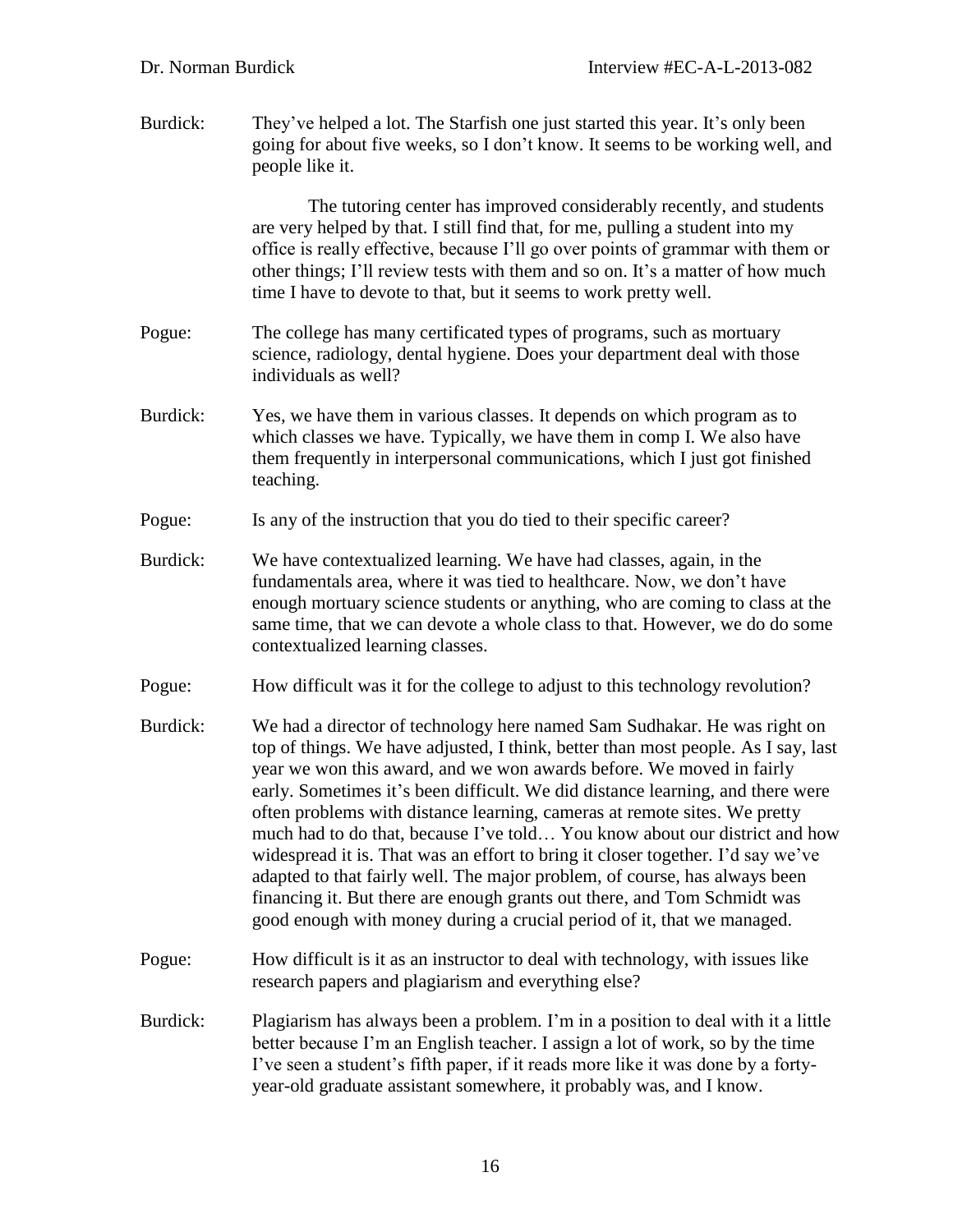It's nice to have sites like turnitin.com to submit a paper to and find it. I've found them on the internet. I mean, I've just Google searched some of them; they're so obvious. And my wife's a research librarian, a reference librarian, which has also helped. Yeah, there are two attitudes you can take towards internet plagiarism. You can ignore it and lead a happy life, or you can deal with it and actually educate.

- Pogue: What role does the instructional center play for your department?
- Burdick: Instructional center?
- Pogue: Maybe I should be using the old terms of library or media center.
- Burdick: There you go. For a while it was called the resource center. Now it's the library again. It plays a vital role, especially for an English teacher. I have tours up there. Sometimes Sandy Wallace, the reference librarian, comes and gives tours. She gave a lecture or a presentation in one of my classrooms recently, something that technology has enabled.

One of the things we want our students to do is to be able to do research in all formats. I'm teaching a comp II course now, and they have to have a certain number of references from online and a certain number from print. I want them to know what—believe it or not, many students don't know when they come here—what a call number is. I want them to be able to do that, so it's essential.

Sandy has always been very helpful. She recently gave a tour to my students on how to find sources that would tell you about connections between a literary author's life and his works.

- Pogue: When you think about your own experiences here at Carl Sandburg, what are some of the more memorable ones? You've talked about the issue of the strikes.
- Burdick: Well, there are the floods. I was here for both of them, the one in eighty-two and the one recently. Those were certainly memorable (laughs), in an unpleasant way.
- Pogue: How did they directly impact your teaching?
- Burdick: In the first flood, I wasn't expecting it, so I lost a lot of material that was on the floor (laughs). The second flood didn't very much affect my teaching. They moved in, cleaned it up, and dealt with it fairly quickly. I didn't lose as much because, believe it or not, I can learn from experience, so I didn't have as much on the ground level. Some people lost their computers, but not very many. That, of course would be an issue.
- Pogue: Did the floods impact a day's operation? Did you have to cancel school?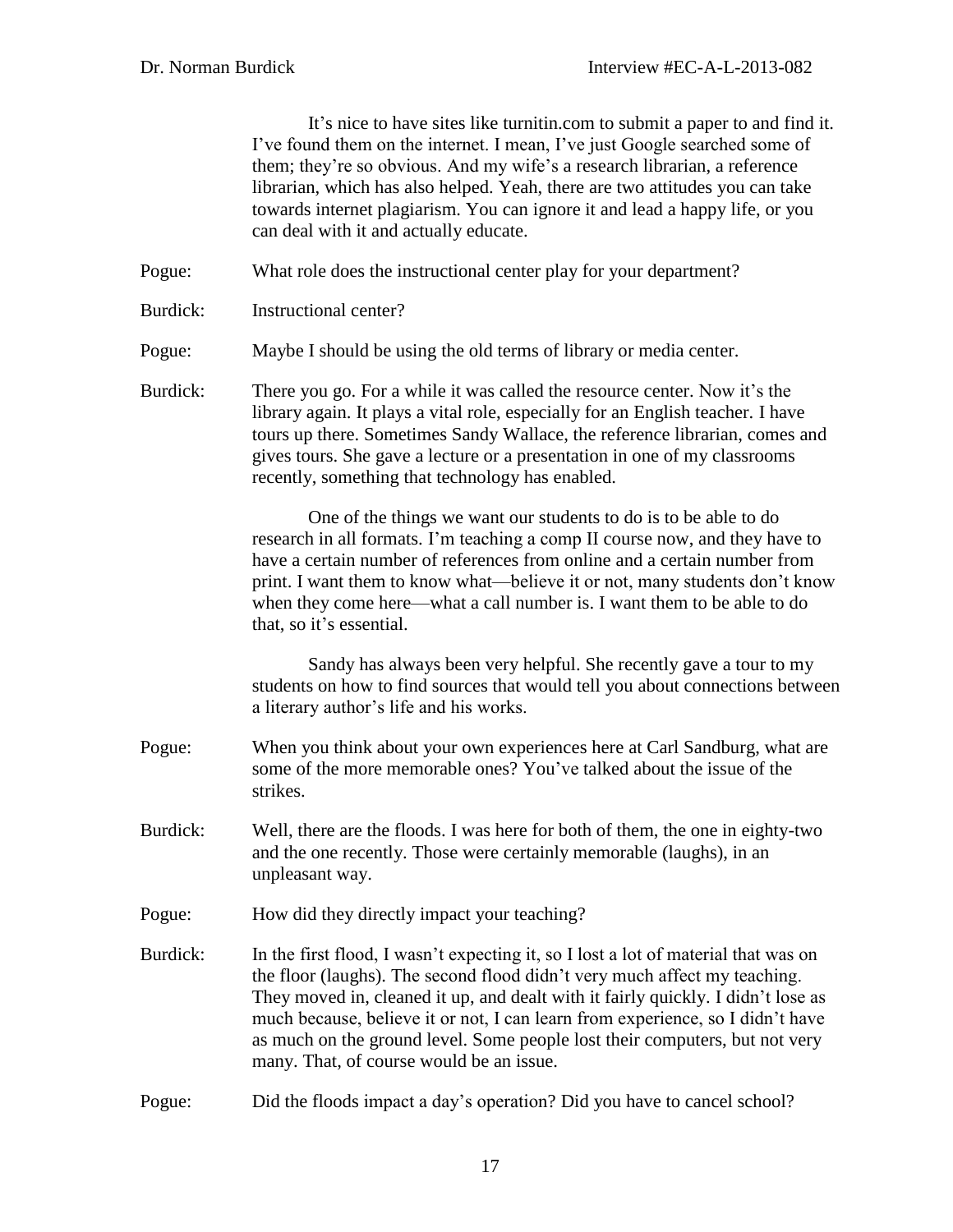- Burdick: I didn't the second time because it was in the summer, and I don't teach summer classes. So no, it didn't affect me at all. Some, a few I believe, we were fortunate enough that it was in the pre-session, and there weren't actually very many of those classes. I'd say that part of it was minimal.
- Pogue: You've talked about the floods. Is there anything else that you think of as you—
- Burdick: Just the people and the students I've worked with. I can remember two instructors, in particular, now both, three, now all dead—a speech teacher named Ruth Torrance, who was here when I first came; Patricia Harrison, who taught English here for many years; Jim McCurry, who died just a few years ago now, a poet and teacher—and the students that come back and see me and say things, individual incidents with students. I remember one where I was going over a student with grammar. She had deficiencies in that area, and she really picked it up really fast. I told her so, and she looked like I'd given her the best present ever. I have a feeling that has to do with self-esteem.

There are many, many things like that that I'm going to remember, because that's what I've been doing here. I've been affecting individual people. Anything else is…window dressing.

- Pogue: What contact do you have with the theater and fine arts group?
- Burdick: They're all in our division. This is a small college, so I see them once a month. There is a music full-timer; there is a theater full-timer, and there is an art full-timer. I work with all of them; I go to the plays; I go to the exhibits; I go to the musicals when I can. And I've given extra credit for people going to the plays and doing certain things. Yeah, they're part of our division, and it's a division of eight or nine people, so we know each other well.
- Pogue: Has the structure of the divisions changed from 1980?

Burdick: Yes, it has. In 1980, we had a business division. We had that for a long time. Now we have a social science division, and we have a tech kind of division. In addition, we have a separate department of nursing. We didn't have that before. Those were all under other things.

> The other thing that's changed is we used to call them division chairs. Now we call them either deans or associate deans. The associate deans are faculty members with release time.<sup>6</sup> The deans are full-time administrators. Most of ours are associate deans.

Pogue: What's the duty of an associate dean?

 $\overline{a}$ 

<sup>6</sup> Faculty release time is defined as when a faculty person who is given time off from teaching and other responsibilities to focus on research funded by a grant. (https://www.yourdictionary.com/faculty-release-time)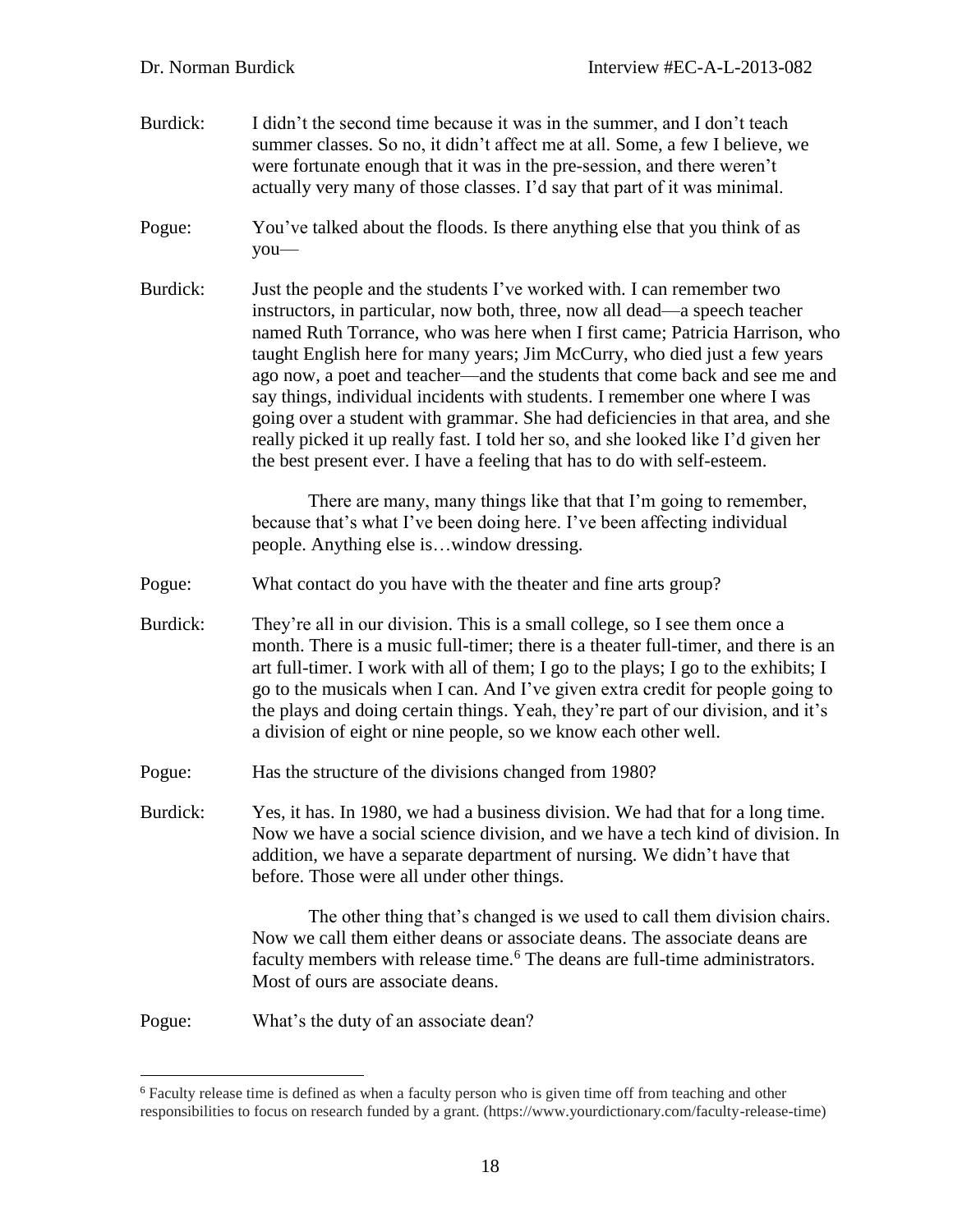| Burdick: | (laughs) Oversee the schedule, listen to student complaints, deal with anything<br>and everything that comes up. It's not a job I ever wanted. Patricia Harrison,<br>when asked to interview for the position, said, and I quote, "I would rather die<br>and go to hell than be a division chair." (laughs) The same is pretty much true<br>of an associate dean.                                                                               |
|----------|-------------------------------------------------------------------------------------------------------------------------------------------------------------------------------------------------------------------------------------------------------------------------------------------------------------------------------------------------------------------------------------------------------------------------------------------------|
|          | My present associate dean is Carol Peterson. She taught with me, and<br>we even shared an office before her elevation. I sometimes go into her office<br>and thank her for her service, and she threatens to throw things at me.                                                                                                                                                                                                                |
| Pogue:   | Does the associate dean still teach classes?                                                                                                                                                                                                                                                                                                                                                                                                    |
| Burdick: | Yes.                                                                                                                                                                                                                                                                                                                                                                                                                                            |
| Pogue:   | And how much of a reduced load is that?                                                                                                                                                                                                                                                                                                                                                                                                         |
| Burdick: | I think it depends on the dean and the number of people working for him or<br>her and stuff. I think in Carol's case it may be three classes. It would be about<br>three-fifths of her teaching load, and it's not enough. The one thing I will say<br>about the job, whatever it's called, is that it has gotten much more intense over<br>the years, much more energy draining and everything else. They budget, and<br>they do other things. |
| Pogue:   | What seems to cause all of that?                                                                                                                                                                                                                                                                                                                                                                                                                |
| Burdick: | A number of things. One of them is that, at this institution, one of the ways we<br>try to keep current and to keep from having to RIF [reduction in force] anyone<br>is we take on more duties. That's been especially true with associate deans.                                                                                                                                                                                              |
|          | The other is just also when we add things, especially when we add<br>part-timers, or we add programs. That swells the dean's duties. They have an<br>instructional team meeting, where they meet together and make decisions on<br>various things. Oh, they go to a lot of meetings.                                                                                                                                                            |
| Pogue:   | Are all of the part-timers called adjuncts, or is there a—                                                                                                                                                                                                                                                                                                                                                                                      |
| Burdick: | No, they're all adjuncts. I try to remember to use the word whenever possible.                                                                                                                                                                                                                                                                                                                                                                  |
| Pogue:   | What would be a couple of the things that you're most proud of here at the<br>college?                                                                                                                                                                                                                                                                                                                                                          |
| Burdick: | Just the attitude we take towards teaching. It's not a way you get your<br>paycheck; it's what you do to make things happen in people's lives. That<br>attitude, I think, permeates the part of the institution I know best, certainly my<br>own area and many other people here. I'm proud of that.                                                                                                                                            |
|          | I'm actually proud of our exit exam, in which we actually refuse to                                                                                                                                                                                                                                                                                                                                                                             |

look… We're like the child that says, "but the emperor has no clothes." We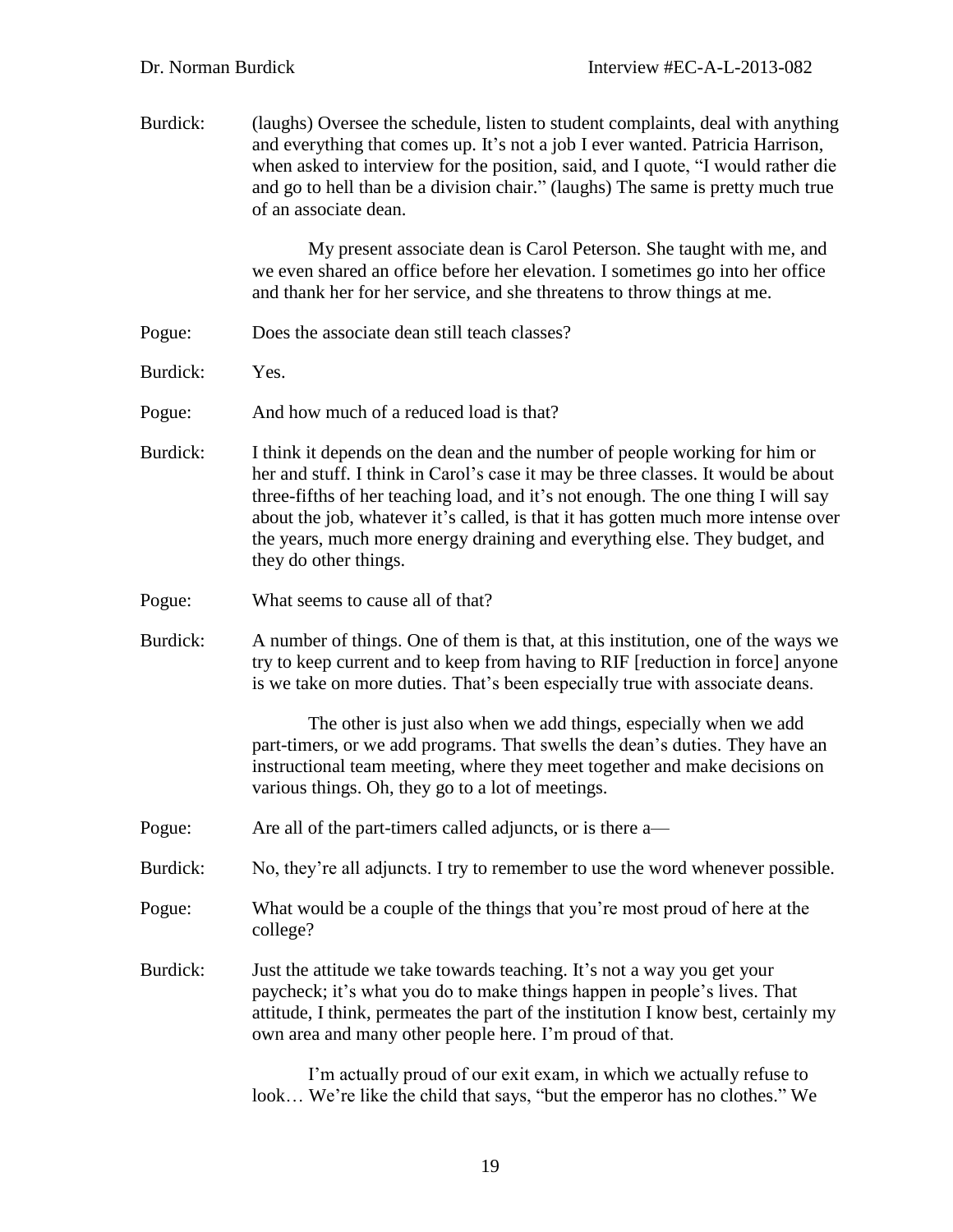get our students in a room; we give them two hours; we tell them to write without any resources, and then we look at what they did.

- Pogue: Is that just for every student in the transfer program?
- Burdick: No, it's for every student in comp I, transfer program or not, which includes a lot that aren't transfer programs. We wanted to know how that class was doing, because that's a foundational class. So we tied the exam to that class.
- Pogue: Give me an example of what they might write on.
- Burdick: We give them a choice of two articles. One that I can think of was on giving respect to waitresses. Another was on the topic of assisted suicide. They choose one of those. They write a thesis sentence and an outline. They write an essay, and they're responsible for proofreading the essay.

We evaluate it on two vectors, one, grammar and mechanics and the other, content. We question whether they understood the essay and how much, if they actually used it in their writing or they just steered to the topic. We evaluate their use of detail, their ability to organize. On the mechanics side, we look for very specific things, like run-ons, comma splices and fragments, agreement, commas, and so forth.

- Pogue: How much does this influence their grade for the class?
- Burdick: It doesn't.
- Pogue: So, it's just a—
- Burdick: No, it's not. If they can't pass it, they can't go on to comp II.
- Pogue: So, they have a grade in comp I; they take the exit—
- Burdick: Exam, and if they don't pass that exit exam, then they can't stay in comp II. Most of them are enrolled by that time, but they have to leave.
- Pogue: Is there any cross-disciplinary work between your department and others?
- Burdick: Oh, quite a bit. Like I mentioned before, my mentee, Lara Roeme in the social science department, is doing a joined course with Kylie Stalides, who is our newest English faculty member, covering the developmental area. I have done a course, long ago, with a faculty member from math/science and a faculty member from social science. We're in the same hall. We consult on all sorts of things. Yeah, we cooperate.
- Pogue: How do you feel Carl Sandburg College now is considered, here in the community?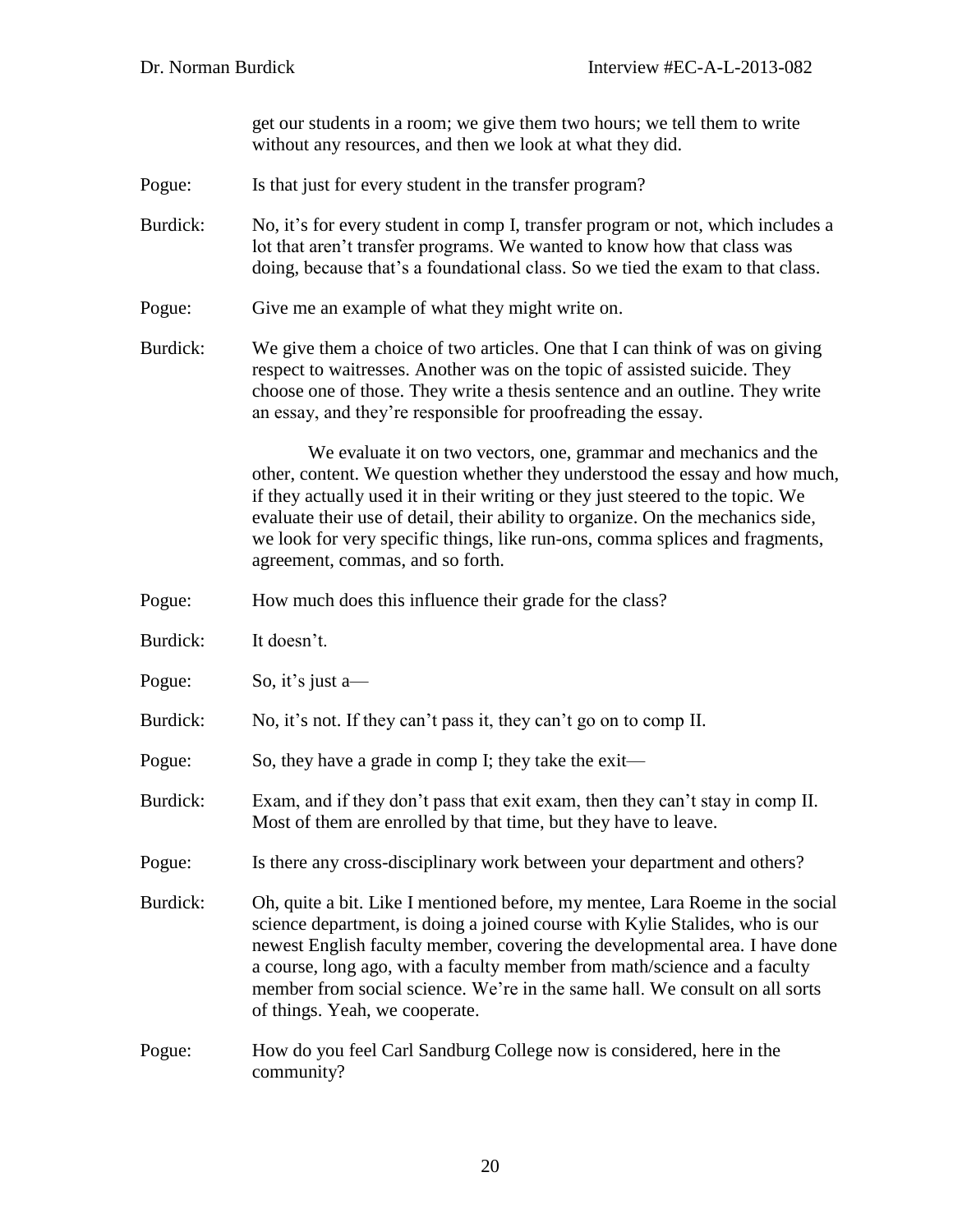Burdick: You mean the reaction to the college?

Pogue: Right.

Burdick: It's always been mixed. When I started out, there was a lot of Carl Sandbox attitude. Now it depends on who you talk to. I'd say we've made definite progress. We have large numbers of people… A few years ago, the person teaching British literature in Galesburg High School learned British literature from me at Sandburg. I have had principals as former students. I have had teachers at the high schools as former students. I have PhDs who are former students. And I'm just one teacher.

> Over time, we've had an impact, and people know it. We have more respect than we did years ago. But, of course, there are some people who are always going to love the stereotype. I've had nurses that I've had who have been former students. I have a police captain who's a former student. We have, I think, progressed in the community's esteem.

But somebody always like to feel better, and I think such people often think, Well, you aren't really educating people, anyway. They shouldn't be educated. They're welcome to their views and their lives, as long as I don't have to share them.

Pogue: Do you have much contact with the local newspapers and radio outlets that serve this district, and were any of these former students?

Burdick: I have had former students. The most contact I had was during the strikes, and that was a different matter. I learned that, when you're talking to the press, you should act as if you're speaking directly, without intermediary, to the 10,000 people you know best, as of course, you should also do when you're talking to a machine, like yours, which I'm keeping in mind as I go. Yeah, there are media people here who are [former students], and I think the media has had a very favorable attitude towards Sandburg. They work well with us, and we work well with them.

Pogue: My final question goes back to when you were a student at Carleton. Could you ever imagine that you were going to be working at a community college?

Burdick: No, I couldn't, and that just shows how limited people's imaginations are. I'm really glad that I got the chance. It's really what I want to do. What I actually think is that the students I deal with here at Sandburg, I make a bigger difference in their lives than a teacher would be who was working at the University of Wisconsin. This is where I want to be. This is what I'm good at. I think, in the classroom, I've done a lot for students, both in terms of education and in many other ways. I'm happy it worked out this way.

Pogue: Dr. Burdick, I want to thank you very much for sharing your experiences here at Carl Sandburg, over a course of roughly thirty plus years and your